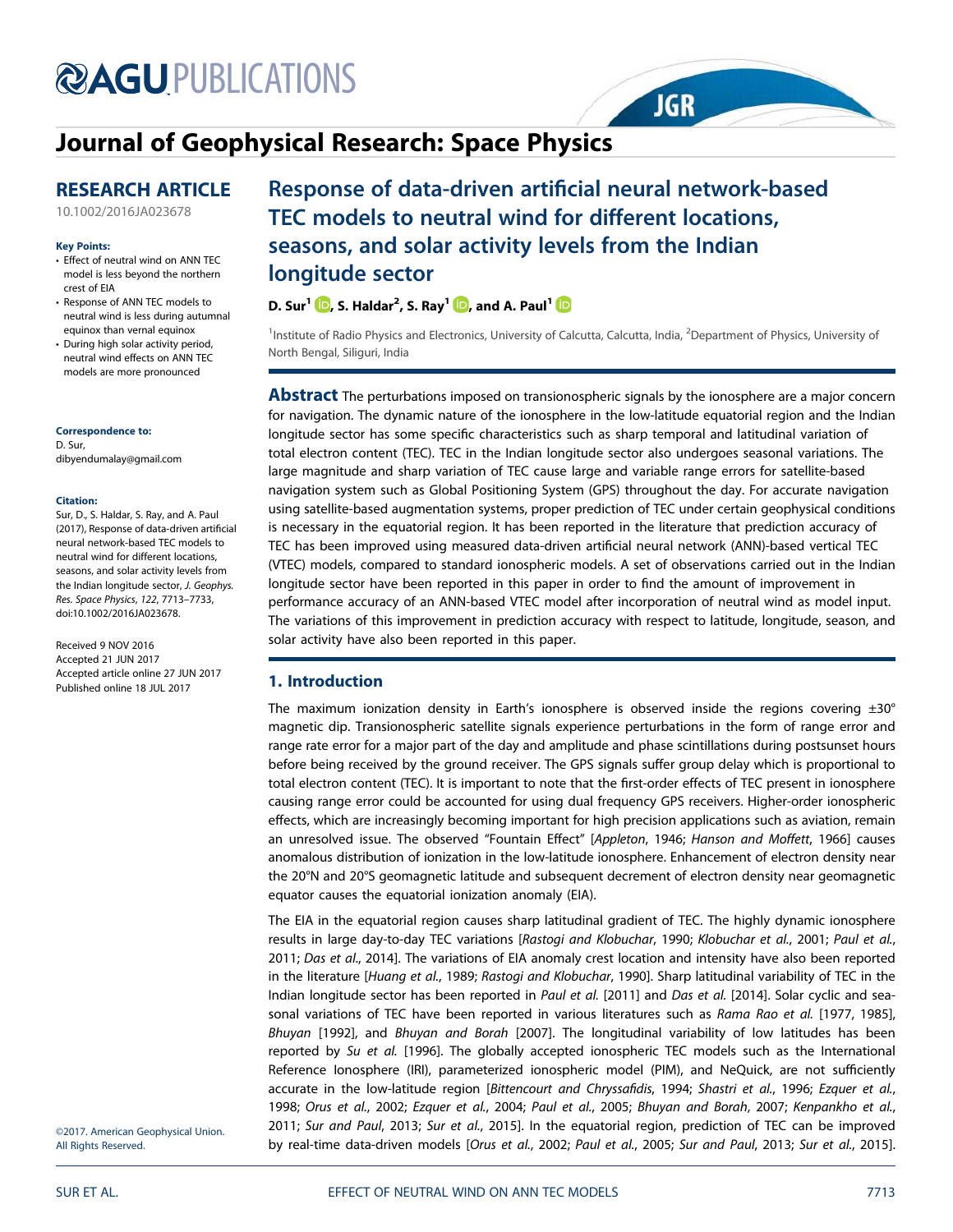Vertical TEC (VTEC) prediction models have been developed using measured VTEC with the help of artificial neural network (ANN) based models for 77°E, 88°E, and 121°E longitude in the low-latitude regions for different solar activity periods. The developments of these models have been reported in *Sur and Paul* [2013] and *Sur et al.* [2015].

In the present paper, the effects of incorporation of neutral wind as model inputs to the accuracy of ANNbased VTEC models have been analyzed in different locations and geophysical conditions in the Indian longitude sector (low- to middle-latitude regions in Northern Hemisphere). Neutral wind effects on the accuracy of ANN-based VTEC models have been studied with respect to (i) latitudinal variation, (ii) seasonal variation, (iii) variation of solar activity periods (daily sunspot number), and (iv) longitudinal variations. The TEC data used to develop ANN-based models in this paper have been summarized in the following section.

#### 2. Description of Data Set

All the ANN-based VTEC models reported in the present paper have been developed using GPS VTEC measured at different stations in the Indian longitude sector. These ANN-based VTEC models are designed by using feed forward backpropagation technique. Inputs of all the VTEC models reported in the present paper are (i) day of the year, (ii) time of the day (UT), (iii) 350 km subionospheric latitude, (iv) 350 km subionospheric longitude, and (v) daily sunspot number. It has been assumed that the mean *hmF*<sup>2</sup> (maximum ionization altitude for *F*<sup>2</sup> layer from ground) is 350 km. This assumption is valid in Indian longitude sector for satellites having elevation angle at or over 50° [*Rama Rao et al.*, 2006]. The point, where the raypath from satellite to ground receiver intersects the ionosphere at an altitude of 350 km, is known as ionospheric pierce point. The projection of this point on the ground is called 350 km subionospheric point. The latitude and longitude of that point are referred as 350 km subionospheric latitude and longitude, respectively. The ANN-based VTEC models produce VTEC at the output in 1 min intervals. Data sets are trained and tested separately to avoid data biasing in all ANN models described in this paper. Only geomagnetic quiet days ( $Dst \ge -50$  nT) are used for model training and testing. TEC above an elevation mask of 50° have been used for model training and testing in order to avoid multipath error. VTEC values are expressed in TEC Unit (TECU, 1 TECU =  $10^{16}$  el m<sup>-2</sup>) in this paper. Equivalent VTEC can be obtained from slant TEC (STEC) using equations (1) and (2) [*Breed et al.*, 1997; *Nava et al.*, 2007].

$$
\text{slanting factor } = \frac{1}{\sqrt{\left[1 - \left\{A\cos\alpha/(A+h)\right\}^2\right]}} \tag{1}
$$

$$
equivalent VTEC = \frac{equivalent STEC}{slanting factor}
$$
 (2)

*h* =height of the point of maximum electron density from ground (350 km), meter.

*A* =radius of the Earth, meter.

 $\alpha$  =elevation angle of GPS from the receiver position, degree.

Equation (1) is derived from the single layer model of the Earth's ionosphere assuming that no horizontal VTEC gradients exist. These developed ANN-based models were tested alongside the standard ionospheric models such as IRI, PIM, and NeQuick, to understand their applicability in low-latitude region. Measured data-driven ANN-based VTEC models show better performance than standard ionospheric models for most periods of time in the low-latitude Indian longitude region [*Sur and Paul*, 2013; *Sur et al.*, 2015].

It has already been reported in the literature that the components of neutral wind such as meridional wind and zonal wind affect the generation and distribution of the electron density in the ionosphere [*Fesen et al.*, 1989; *Alken et al.*, 2008; *Drob et al.*, 2008; *Balan et al.*, 2009; *Zhang et al.*, 2011]. In order to observe the effects of neutral wind on performance accuracy of VTEC models, meridional wind and zonal wind have been incorporated as model inputs [*Sur et al.*, 2015]. The magnitudes of meridional and zonal wind velocities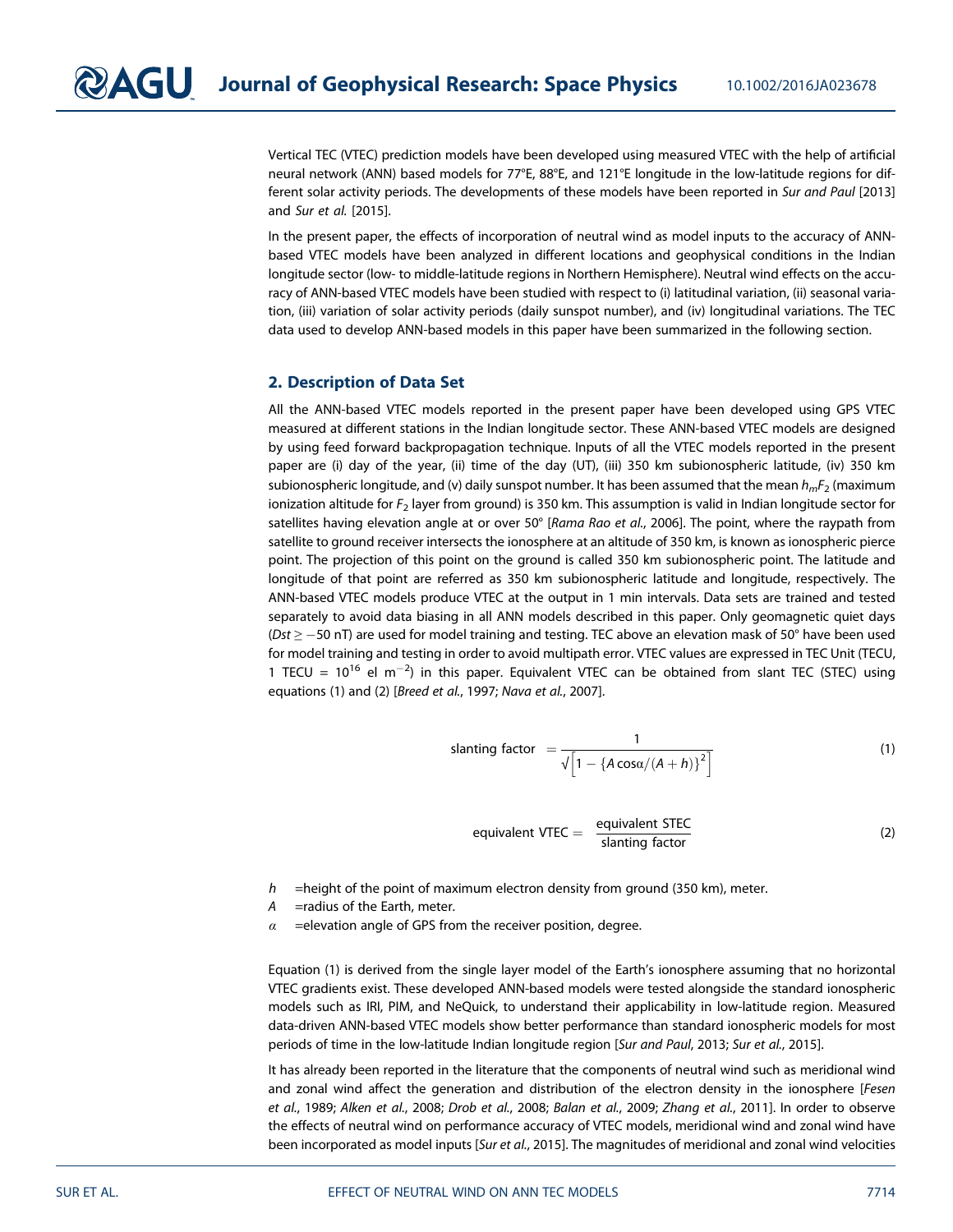

Figure 1. Map of Indian subcontinent to demonstrate the geographic and geomagnetic coordinates of the GPS TEC receiver stations used.

for all the models described in this paper are obtained from the horizontal wind model (HWM07) [*Drob et al.*, 2008; *Alken et al.*, 2008]. It has been observed that the performances of the VTEC models with neutral wind are better in most of the cases than those of the models without neutral wind components as model input.

The data set used for training and testing of the ANN-based VTEC models is described in this section.

#### 2.1. Data for Testing VTEC Models at Different Latitudes

In this paper, it has been studied whether there is any improvement in prediction accuracy at different latitudes after incorporation of neutral wind. Details of these observations have been described in sections 4 and 5 for April and October 2005, respectively. Description of the data set for these observations is presented in this subsection. The study has been conducted through 7°N to 29°N latitudes and for almost same longitude of 77°E. The GPS TEC data are obtained from dual frequency GPS-Aided Geo-Augmented Navigation (GAGAN) GPS-TEC receivers during January 2004 to October 2005 in 1 min intervals. This wide range of latitudes is composed of dynamically sensitive Indian longitude sector from locations near geomagnetic equator to regions beyond the northern crest of EIA. The GPS VTEC data set from January 2004 to March 2005 is used as a training data set for the ANN-based VTEC model (IRPE-TEC-77E). The GPS VTEC data set of April and October 2005 is used for model testing. In order to observe the effects of neutral wind on this model, meridional wind and zonal wind components have been added as model inputs. The neutral wind coupled model is named IRPE-TEC-77E(HWM). The locations of all GPS TEC receiver stations are shown in Figure 1. The names of the stations are indicated below alongside their inclination angle and declination angle for the year 2005.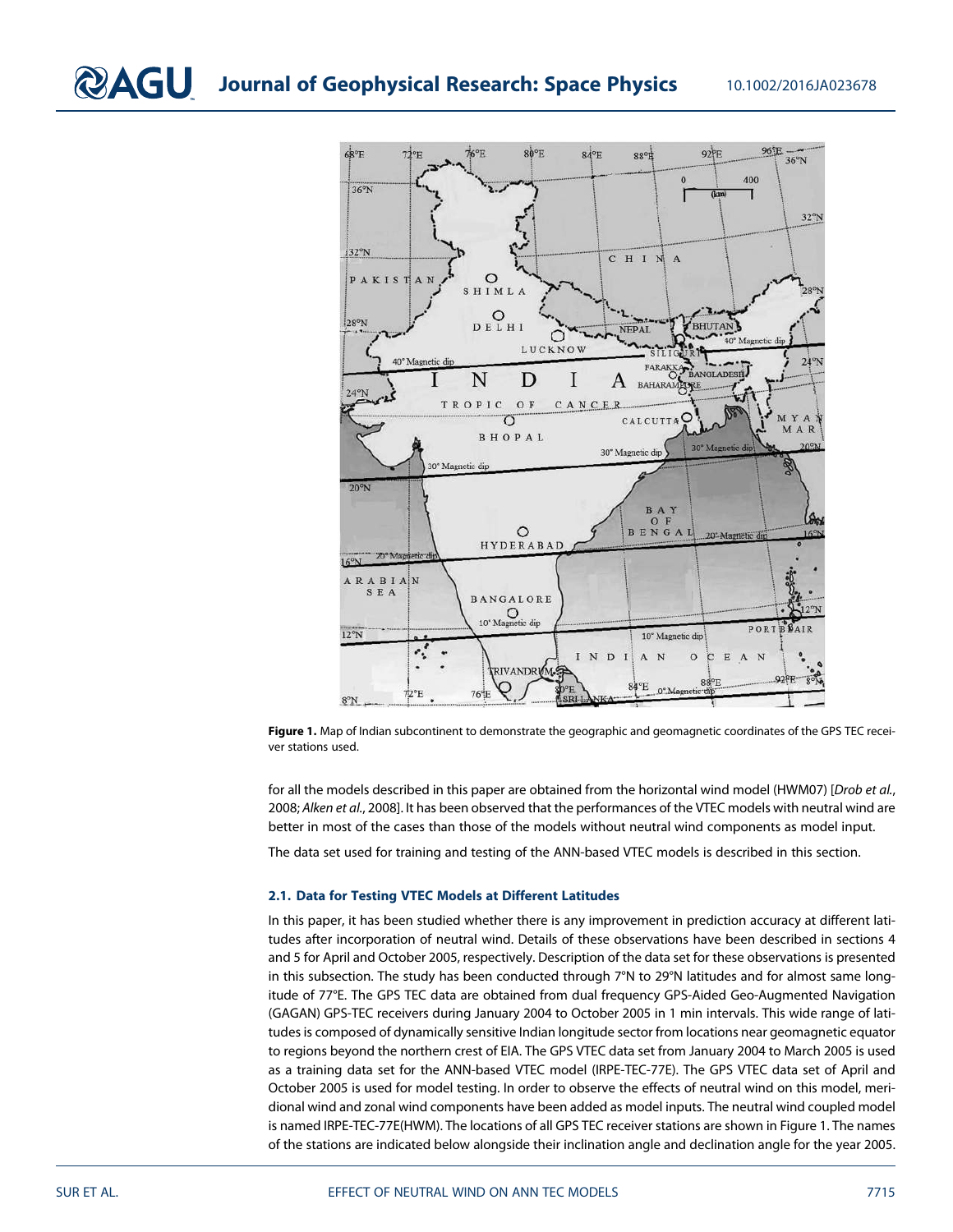(i) Shimla (31.09°N, 77.07°E geographic; magnetic dip 47.43°; and magnetic declination 1.21°), (ii) Delhi (28.58°N, 77.21°E geographic; magnetic dip 43.5°; and magnetic declination 0.68°), (iii) Bhopal (23.28°N, 77.34°E geographic; magnetic dip 33.95°; and magnetic declination  $-0.26$ °), (iv) Hyderabad (17.44°N, 78.47°E geographic; magnetic dip 21.9°; and magnetic declination  $-1.15^{\circ}$ ), (v) Bangalore (12.95°N, 77.68°E geographic; magnetic dip 11.69°; and magnetic declination -1.82°), and (vi) Trivandrum (8.47°N, 76.91°E geographic; magnetic dip  $0.9^\circ$ ; and magnetic declination  $-2.59^\circ$ )

#### 2.2. Data for Testing VTEC Models During Different Seasons

In order to observe the seasonal variation of the effects of neutral wind on the performance of ANN-based VTEC models in the Indian longitude sector, IRPE-TEC-77E and IRPE-TEC-77E(HWM) models are tested for April and October 2005 for moderate to low solar activity periods. The vernal (February–April) and autumnal (August–October) equinoxes have been selected for analysis in this paper as these are the seasons when ionization densities and consequently the TEC are highest in the Indian longitude sector. The minimum ionization densities are usually found during the summer solsticial months of May to July. The performance variations for VTEC models with and without neutral wind have been discussed in section 4 for April 2005 and in section 5 for October 2005.

#### 2.3. Data for Testing VTEC Models During Different Solar Activity Periods

The effects of neutral wind on the performance of ANN-based VTEC models in different solar activity periods (based on daily sunspot number) have been observed in moderate solar activity periods (October 2005) and high solar activity periods (October 2014) from Bangalore (12.95°N, 77.68°E geographic; magnetic dip 11.69° in year 2005 and 13.57° in 2014; and magnetic declination  $-1.82^\circ$  in 2005 and  $-1.43^\circ$  in 2014). The small variations of geomagnetic inclination and declination values with respect to time for this station have also been taken into consideration. ANN-based VTEC models IRPE-TEC-77E and IRPE-TEC-77E(HWM) have been used to study the effects of neutral wind in October 2005.

The ANN-based VTEC model for the high solar activity periods of 2014 has been designed using the International Global Navigation Satellite Systems Service (IGS) (website: http://sopac.ucsd.edu/) data from Bangalore. The training data set for the model (IRPE-TEC-BANGALORE) comprises the IGS TEC data set during September 2012 to September 2014. The model has been tested for October 2014. The inputs and output of the models are mentioned at the beginning of section 2. Neutral wind components such as (i) meridional wind and (ii) zonal wind are added (obtained from HWM07) in the model to observe the effects of neutral wind on percentage accuracy of VTEC model during high solar activity periods in the Indian longitude region. The neutral wind coupled model is named IRPE-TEC-BANGALORE(HWM).

The effects of neutral wind on ANN-based TEC models in different solar activity periods have also been studied by using data from Calcutta (22.58°N, 88.38°E geographic, magnetic dip 33.09° in year 2009 and 33.48° in 2012; and magnetic declination  $-0.51^{\circ}$  in 2009 and  $-0.45^{\circ}$  in 2012). Calcutta is situated near the northern crest of EIA. The study has been conducted during February–April 2009 (low solar activity periods) and during February–April 2012 (high solar activity periods).

The ANN-based VTEC models used during February–April 2009 are trained by using the GPS-TEC data set from Calcutta. The dual frequency GPS receiver in Calcutta is operated by the Institute of Radio Physics and Electronics (IRPE), University of Calcutta under the international Scintillation network decision aid (SCINDA) program. The processed plots of GPS TEC and  $S_4$  data are available online to authorized users at http://capricorn.bc.edu/scinda/india. The data set training period for this GPS TEC station ranges from 1 January 2007 to 31 December 2008. One VTEC model is designed without neutral wind as model input (IRPE-TEC-CALCUTTA), and another model is designed after addition of neutral wind as model input (IRPE-TEC-CALCUTTA(HWM). The data during February–April 2009 are used for model testing which is outside the duration of model training periods.

The models designed to predict VTEC during February–April 2012 are IRPE-TEC-88E (model without neutral wind as input) and IRPE-TEC-88E(HWM) (model with neutral wind as model input). GPS TEC data set used to design these models is mentioned below.

1. Calcutta: The data set training period for this station ranges from 1 January 2007 to 15 September 2011. The details of this station have been discussed above.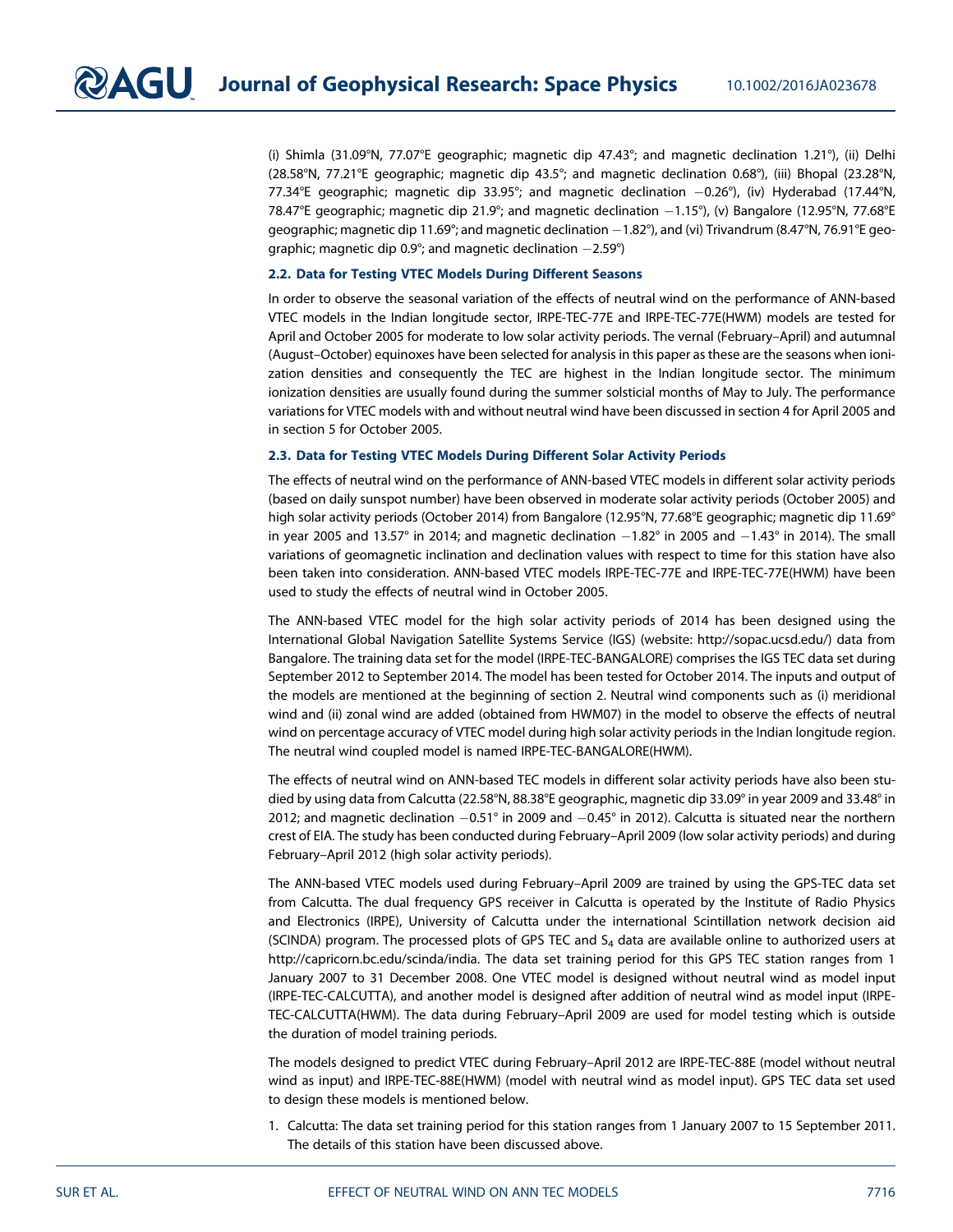2. Baharampore (24.09°N, 88.25°E geographic, magnetic dip 36.35° in 2012; geomagnetic declination angle  $-0.30^\circ$  in 2012): This dual frequency GPS TEC receiver is located at K. N. College, Baharampore. The time period of data from this station used for generation of the model ranges from March 2011 to 15 September 2011.

The models have been tested during February–April 2012.

#### 2.4. Data for Testing VTEC Models at Different Longitudes

A study has been conducted in order to observe any variation of the effects of neutral wind on ANNbased VTEC models with the variation of longitude. In this regard, VTEC from stations located almost along same latitude but separated in longitude are used to test the ANN-based VTEC models with and without neutral winds. For this purpose, GPS-TEC data from stations near geomagnetic equator, Bangalore (12.95°N, 77.68°E geographic; magnetic dip 13.57°; and magnetic declination  $-1.43$ °) and Port Blair (11.64°N, 92.71°E geographic; magnetic dip 9.72°; and magnetic declination  $-0.95^{\circ}$ ) have been used for comparison during October 2014. The geomagnetic inclination and declination angles for these stations are indicated for the year 2014. ANN-based models used for prediction of VTEC from Bangalore are IRPE-TEC-BANGALORE and IRPE-TEC-BANGALORE(HWM). The detailed discussion about data set of IRPE-TEC-BANGALORE and IRPE-TEC-BANGALORE(HWM) for testing periods of October 2014 has already been done in section 2.3.

ANN-based VTEC model at Port Blair is developed by using IGS GPS TEC data from this station. The training data set for the model (IRPE-TEC-PORT BLAIR) is taken from the periods of September 2012 to September 2014. The model has been tested during all the geomagnetic quiet days of October 2014. The model has been redesigned with addition of neutral wind inputs such as (i) meridional wind and (ii) zonal wind. The new model is named (IRPE-TEC-PORT BLAIR(HWM)).

A study has also been conducted in order to observe longitudinal variability of the effects of neutral wind on ANN-based VTEC models at latitudes beyond the northern crest of EIA in the Indian longitude sector. For this purpose, data from GPS TEC receiver stations Lucknow (26.91°N, 80.96°E geographic; magnetic dip 42°; and geomagnetic declination angle 0.58°) and Siliguri (26.72°N, 88.39°E geographic; magnetic dip 41.54°; and geomagnetic declination angle 0.07°) have been used to design and test ANN-based VTEC models. The geomagnetic inclination and declination angles are mentioned for the year 2016 for these two stations. The geographic latitude, geomagnetic inclination angle, and declination angle for these stations are almost identical. However, these two stations are separated by geographic longitude.

ANN-based VTEC model at Lucknow has been designed using IGS GPS TEC data recorded during September 2015 to February 2016 (IRPE-TEC-LUCKNOW). GPS TEC data set of March 2016 is used for test data set during only geomagnetic quiet days. Neutral wind coupled VTEC model (IRPE-TEC-LUCKNOW(HWM)) has been developed by adding meridional and zonal wind velocities to the network as model inputs. The neutral wind coupled model is tested along with the model without neutral wind in order to see any improvement in prediction accuracy of an ANN-based VTEC model during March 2016.

ANN-based VTEC models without and with neutral wind inputs at Siliguri (IRPE-TEC-88E and IRPE-TEC-88E(HWM), respectively) are designed using TEC data from a chain of GPS TEC receiver stations with almost same longitude 88.5°E and same geomagnetic declination angle for a range of latitudes (20°N–28°N). The training database for these models is described in section 2.3. Additional GPS TEC data set has been added to the training database from the following stations.

- 1. Farakka (24.79°N, 87.89°E geographic, magnetic dip 38.15° in 2016; and geomagnetic declination angle  $-0.09^\circ$  in 2016): Dual frequency GPS TEC receiver was operated at Bharat Sevasram Sangha, Farakka. Data during April 2012 were used from this station to train the ANN-based VTEC model.
- 2. Siliguri (26.72°N, 88.39°E geographic; magnetic dip 41.54° in 2016; and geomagnetic declination angle 0.07° in 2016): Software-based dual frequency GPS TEC receiver has been installed with data sampling rate of 50 Hz at University of North Bengal, Siliguri. GPS TEC data at Siliguri have been incorporated as training database into the model (IRPE-TEC-88E) from September 2011, April 2012, September 2012, April 2013, and September 2013 through equinoctial campaign mode. Though the data acquisition frequency of the receiver is 50 Hz, the time resolution of data has been converted to an interval of 1 min before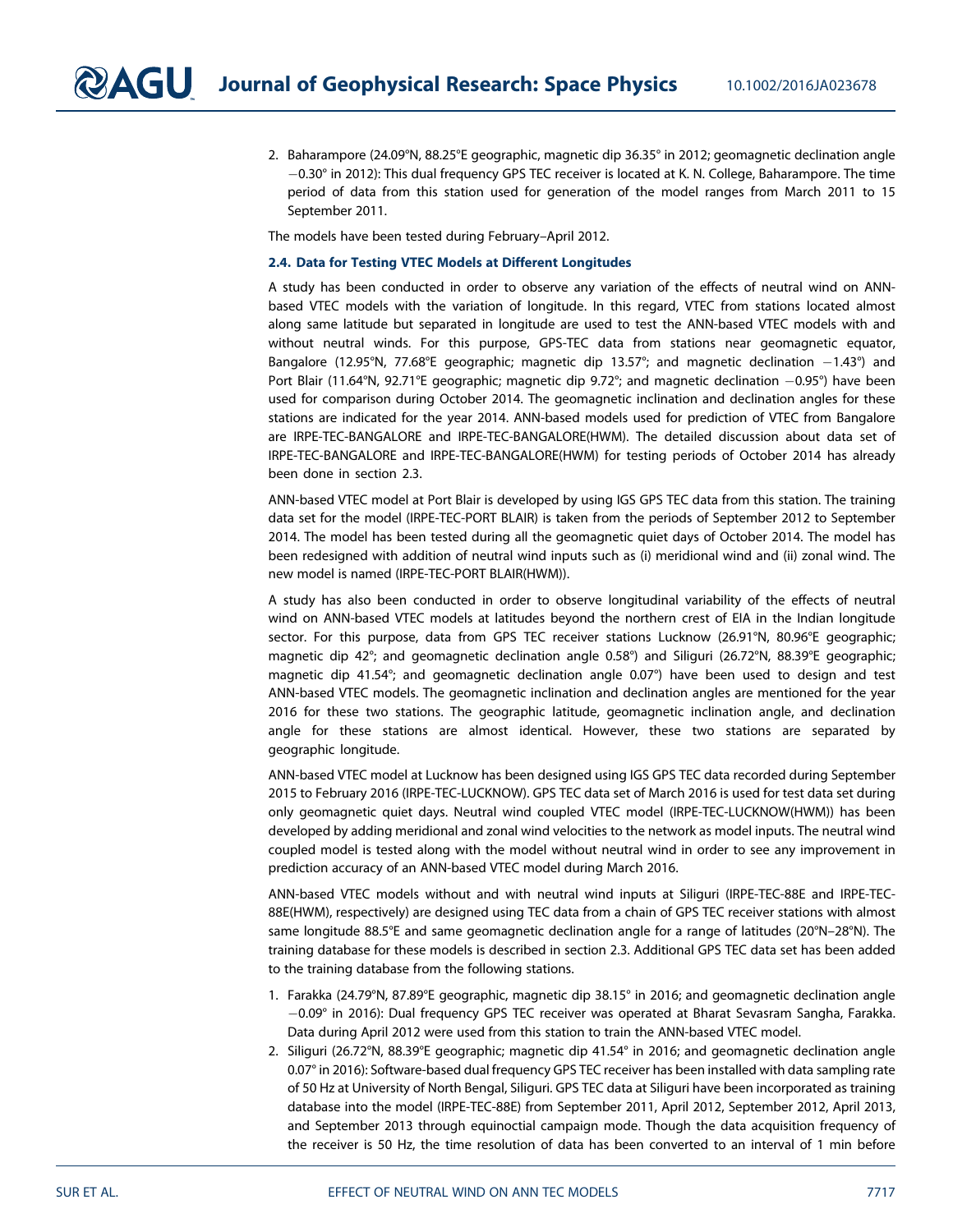# **QAGU** Journal of Geophysical Research: Space Physics 10.1002/2016JA023678



Figure 2. (a) Diurnal comparison of predicted VTEC from IRPE-TEC-BANGALORE(HWM) and IRPE-TEC-BANGALORE alongside measured VTEC at Bangalore (12.95°N, 77.68°E geographic; magnetic dip 13.57°; and magnetic declination 1.43°) on 27 October 2014. The ±1σ standard deviation is shown in hourly basis over measured VTEC. (b) Diurnal comparison of predicted VTEC from IRPE-TEC-PORT BLAIR(HWM) and IRPE-TEC-PORT BLAIR alongside measured VTEC at Port Blair (11.64°N, 92.71°E geographic; magnetic dip 9.72°; and magnetic declination -0.95°) on 1 October 2014. The ±1σ standard deviation is shown in hourly basis over measured VTEC. (c) Diurnal comparison of predicted VTEC from IRPE-TEC-LUCKNOW(HWM) and IRPE-TEC-LUCKNOW alongside measured VTEC at Lucknow (26.91°N, 80.96°E geographic; magnetic dip 42°; and magnetic declination 0.58°) on 1 March 2016. The ±1σ standard deviation is shown in hourly basis over measured VTEC. (d) Diurnal comparison of predicted VTEC from IRPE-TEC-88E(HWM) and IRPE-TEC-88E alongside measured VTEC at Siliguri (26.72°N, 88.39°E geographic; magnetic dip 41.54°; and magnetic declination 0.07°) on 1 March 2016. The  $\pm 1\sigma$  standard deviation is shown in hourly basis over measured VTEC.

feeding the data into the model. The model have been tested during March 2016 from Siliguri. Another model (IRPE-TEC-88E(HWM)) has been designed by adding neutral wind inputs such as meridional wind and zonal wind as model inputs. These models are used to see the effects of neutral wind on VTEC models in these longitudinally separated regions.

## 3. Some Case Studies of Diurnal Variations of Predicted VTEC From ANN-Based VTEC Models

It has already been observed that ANN-based data-driven VTEC models produce more accurate predictions than standard ionospheric models (IRI, PIM, and NeQuick) [*Sur and Paul*, 2013]. Further improvements in prediction accuracies of these ANN-based VTEC models have been observed after incorporation of neutral wind as model input [*Sur et al.*, 2015]. Performances of ANN-based VTEC models at Bangalore and Port Blair have been observed during all geomagnetic quiet days of October 2014. Performances of ANN-based VTEC models at Lucknow and Siliguri have been observed during all geomagnetic quiet days of March 2016. The diurnal performance of ANN-based VTEC models from Bangalore, Port Blair, Lucknow, and Siliguri is shown in Figure 2 for four arbitrarily chosen geomagnetic quiet days from the entire test periods. Predicted VTEC from the ANN-based VTEC model at Bangalore is shown in Figure 2a for 27 October 2014. Predicted VTEC from the ANN-based VTEC model at Port Blair is shown in Figure 2b for 1 October 2014. Similar observation from Lucknow and Siliguri is shown in Figures 2c and 2d, respectively, for 1 March 2016. It has been observed from Figures 2a–2d that ANN-based VTEC models with neutral wind input show close correspondence with the measured VTEC for a major part of these tested days compared to the model without neutral wind. Similar model testing is performed during other geomagnetic quiet days of the test months from these stations. From these results, it has been observed that the percentage accuracy of ANN-based VTEC models has been increased after inclusion of neutral wind for almost throughout each day. The effects of neutral wind on the performance of ANN-based VTEC models for different latitudes, seasons, longitudes, and solar activity have been observed in the following sections.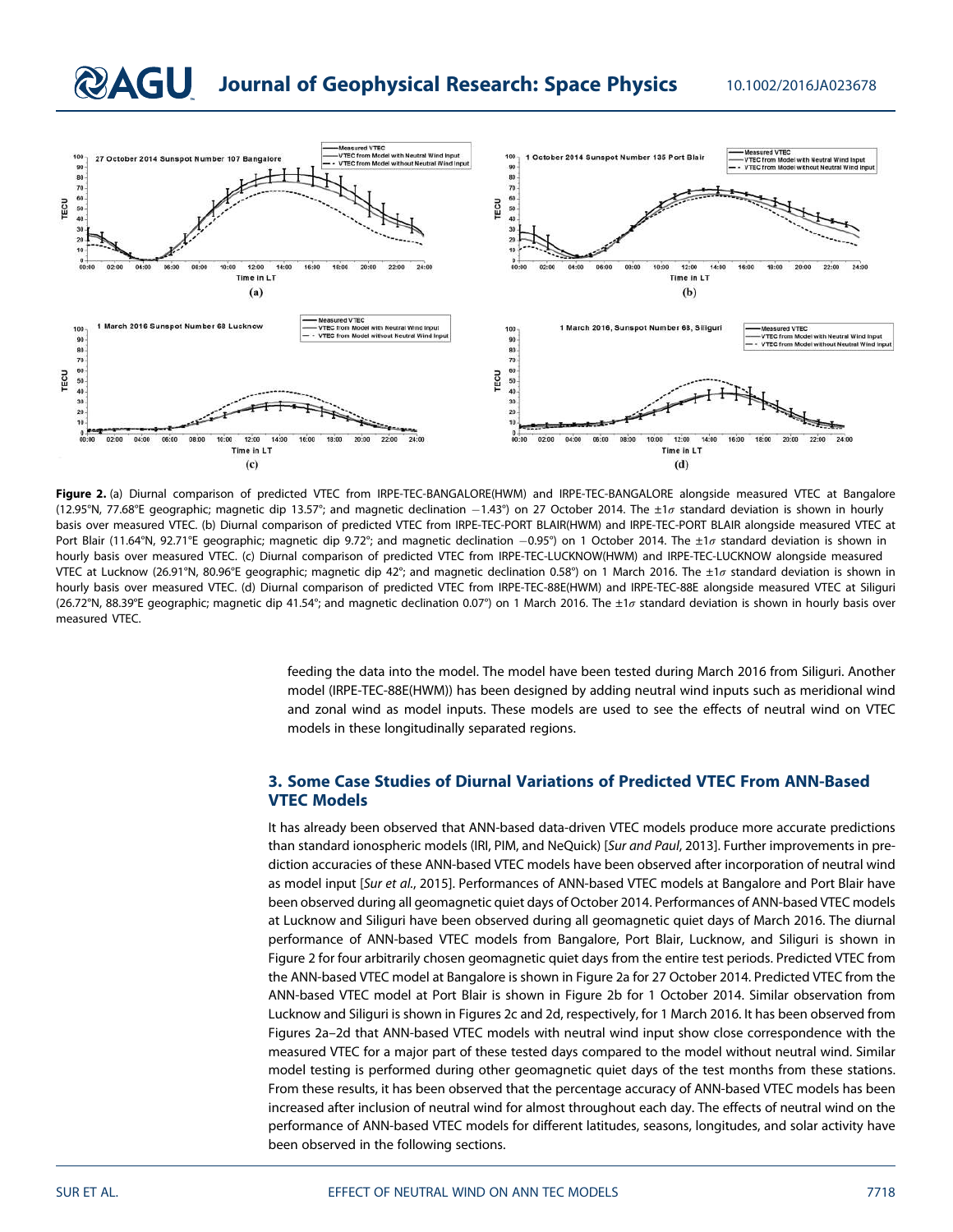## 4. Effects of Neutral Wind on ANN-Based VTEC Models at Different Latitudes

Any improvement in accuracy after inclusion of neutral wind has been expressed in percentage. The percentage accuracy is calculated by equation (3).

percentage accuracy =  $[($ measured VTEC∼predicted VTEC $)/$ measured VTEC $]\times 100\%$  (3)

The increment of percentage accuracy after addition of neutral wind  $=$  percentage accuracy from the ANN  $-$  based VTEC model with neutral wind  $=$  percentage accuracy from the ANN  $-$  based VTEC model without neutral wind  $(4)$ 

Absolute predicted VTEC error = measured VTEC∼predicted VTEC, VTEC is expressed in terms of TECU.

(5)

In this section, the effects of neutral wind on ANN-based VTEC models at different latitudes of the Indian longitude sector have been observed. The neutral wind coupled model (IRPE-TEC-77E(HWM)) is compared with the model without neutral wind (IRPE-TEC-77E) for two separate equinoctial periods of 2005 (April 2005 and October 2005) in order to observe the effect of neutral wind on the models at different latitudes and during different seasons. Increment or decrement of accuracy after incorporation of neutral wind has been computed for each hour. The results have been shown in Figure 3 for both April and October 2005. Monthly median values of absolute predicted VTEC error during every hour are also shown in Figure 3. Diurnal median increment of percentage accuracy of models and diurnal reduction of absolute error VTEC (TECU) after inclusion of neutral wind during every test periods throughout this manuscript are shown in Figure 6.

The effects of neutral wind on performance accuracy of VTEC model from Delhi (station beyond the northern crest of EIA) during different hours of April 2005 are shown in Figure 3a. The maximum increments in accuracy after incorporation of neutral wind are observed during 06:00 LT (39.28%) and 22:00 LT (40.16%) at Delhi. The maximum decrement of performance accuracy after incorporation of neutral wind is observed during 19:00 LT (26.64%). Diurnal median increment of model accuracy after incorporation of neutral wind from Delhi in April 2005 is 8.21% (Figure 6a). The monthly absolute VTEC prediction errors during every hour obtained from VTEC models before and after inclusion of neutral wind are shown in Figure 3b. The reduction of absolute error VTEC after incorporation of neutral wind is observed during every hour of each day. The absolute error has been reduced after addition of neutral wind during most of the hours of each day. The diurnal median reduction of absolute error VTEC after inclusion of neutral wind is 1.53 TECU (Figure 6b).

The effects of neutral wind on the performance accuracy of an ANN-based VTEC model from Bhopal (situated near the northern crest of EIA) in April 2005 are shown in Figure 3c. It is found that the performance has been improved after incorporation of neutral wind during different hours of April 2005 except during 21:00 LT. The highest increments of performance accuracy are observed during 06:00 LT (59.70%), 07:00 LT (63.10%), 11:00 LT (62.24%), and 13:00 LT (56.91%). Diurnal median improvement of percentage accuracy after incorporation of neutral wind during April 2005 is 25.87% (Figure 6a). The monthly prediction errors during every hour in terms of absolute VTEC from models before and after inclusion of neutral wind are shown in Figure 3d. The absolute error VTEC has been reduced after incorporation of neutral wind throughout the majority part of each day during April 2005. The diurnal median reduction of absolute error VTEC after inclusion of neutral wind is 5.05 TECU at Bhopal during April 2005 (Figure 6b).

The same comparison has been performed at Hyderabad, a station situated between geomagnetic equator and northern crest of EIA. The results are shown in Figure 3e. From Figure 3e, it is found that the highest improvements of performance accuracy have occurred during 06:00 LT (52.81%) and during 20:00 LT (44.56%) after inclusion of neutral wind. The ANN model with neutral wind shows better accuracy almost throughout the day except during 00:00–01:00 LT. During 00:00–01:00 LT, the model without neutral wind shows better accuracy than the model with neutral wind. Diurnal improvement of accuracy after incorporation of neutral wind during April 2005 at this station is 12.29% (Figure 6a). The hourly absolute VTEC errors before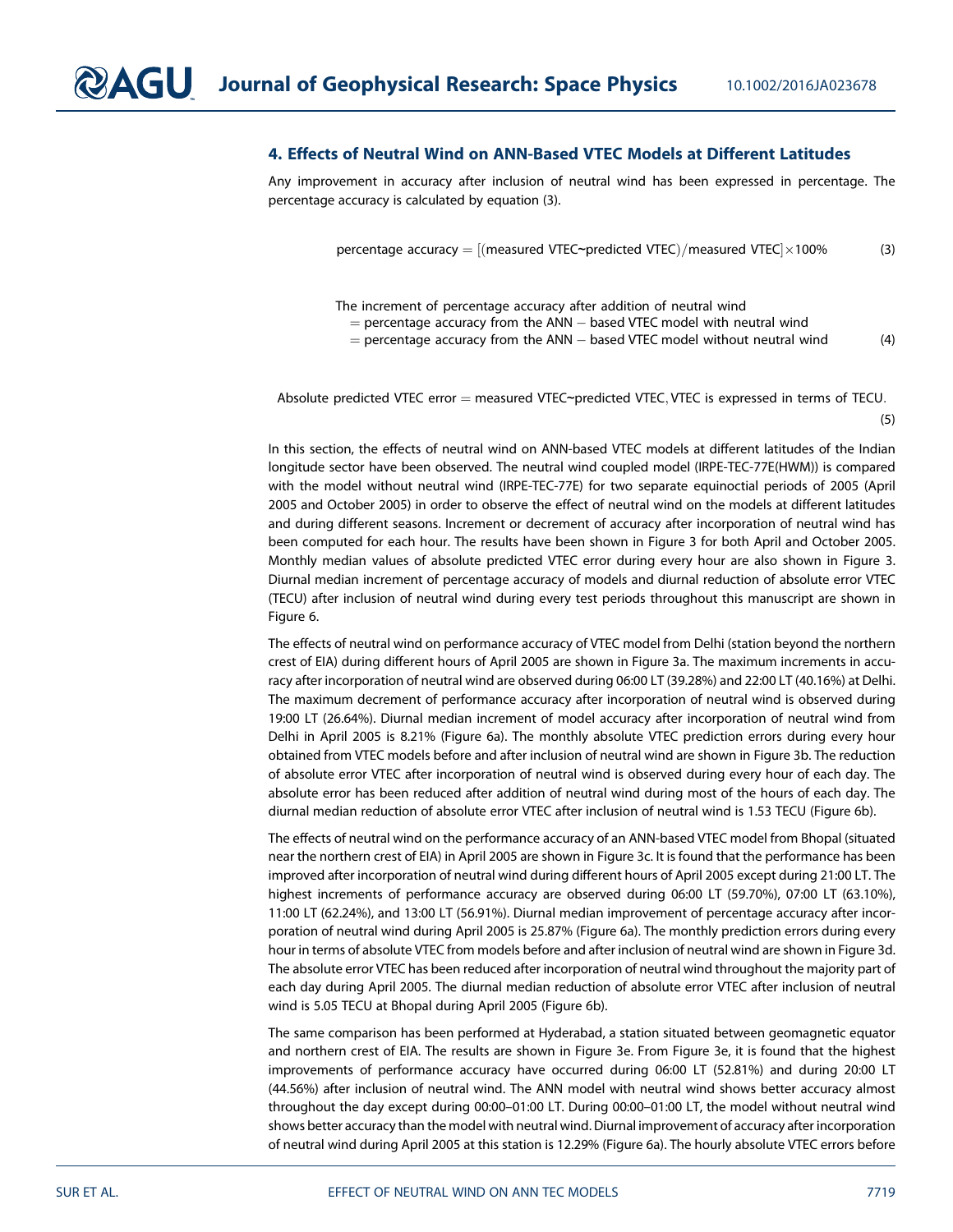# **@AGU** Journal of Geophysical Research: Space Physics 10.1002/2016JA023678



Figure 3. (a) Hourly median increment of percentage accuracy obtained from IRPE-TEC-77E(HWM) over IRPE-TEC-77E at Delhi (28.58°N, 77.21°E geographic; magnetic dip 43.5°; and magnetic declination 0.68°) during April 2005. Monthly mean sunspot number: 38.7. (b) Hourly absolute VTEC errors obtained from IRPE-TEC-77E(HWM) and IRPE-TEC-77E at Delhi during April 2005. (c) Hourly median increment of percentage accuracy obtained from IRPE-TEC-77E(HWM) over IRPE-TEC-77E at Bhopal (23.28°N, 77.34°E geographic; magnetic dip 33.95°; and magnetic declination -0.26°) during April 2005. Monthly mean sunspot number: 38.7. (d) Hourly absolute VTEC errors obtained from IRPE-TEC-77E(HWM) and IRPE-TEC-77E at Bhopal during April 2005. (e) Hourly median increment of percentage accuracy obtained from IRPE-TEC-77E(HWM) over IRPE-TEC-77E at Hyderabad (17.44°N, 78.47°E geographic; magnetic dip 21.9°; and magnetic declination -1.15°) during April 2005. Monthly mean sunspot number: 38.7. (f) Hourly absolute VTEC errors obtained from IRPE-TEC-77E(HWM) and IRPE-TEC-77E at Hyderabad during April 2005. (g) Hourly median increment of percentage accuracy obtained from IRPE-TEC-77E(HWM) over IRPE-TEC-77E at Bangalore (12.95°N, 77.68°E geographic; magnetic dip 11.69°; and magnetic declination -1.82°) during April 2005. Monthly mean sunspot number: 38.7. (h) Hourly absolute VTEC errors obtained from IRPE-TEC-77E(HWM) and IRPE-TEC-77E at Bangalore during April 2005. (i) Hourly median increment of percentage accuracy obtained from IRPE-TEC-77E(HWM) over IRPE-TEC-77E at Trivandrum (8.47°N, 76.91°E geographic; magnetic dip 0.9°; and magnetic declination -2.59°) during April 2005. Monthly mean sunspot number: 38.7. (j) Hourly absolute VTEC errors obtained from IRPE-TEC-77E(HWM) and IRPE-TEC-77E at Trivandrum during April 2005. (k) Hourly median increment of percentage accuracy obtained from IRPE-TEC-77E(HWM) over IRPE-TEC-77E at Delhi (28.58°N, 77.21°E geographic; magnetic dip 43.5°; and magnetic declination 0.68°) during October 2005. Monthly mean sunspot number: 13.2. (l)Hourlyabsolute VTEC errors obtainedfrom IRPE-TEC-77E(HWM) over IRPE-TEC-77EatDelhi duringOctober 2005.(m)Hourlymedianincrement of percentage accuracy obtained from IRPE-TEC-77E(HWM) over IRPE-TEC-77E at Bhopal (23.28°N, 77.34°E geographic; magnetic dip 33.95°; and magnetic declination 0.26°) during October 2005. Monthly mean Sunspot Number: 13.2. (n) Hourly absolute VTEC errors obtained from IRPE-TEC-77E(HWM) over IRPE-TEC-77E at Bhopal during October 2005. (o) Hourly median increment of percentage accuracy obtained from IRPE-TEC-77E(HWM) over IRPE-TEC-77E at Hyderabad (17.44°N, 78.47°E geographic; magnetic dip 21.9°; magnetic declination -1.15°) during October 2005. Monthly mean sunspot number: 13.2. (p) Hourly absolute VTEC errors obtained from IRPE-TEC-77E(HWM) over IRPE-TEC-77E at Hyderabad during October 2005. (q) Hourly median increment of percentage accuracy obtained from IRPE-TEC-77E(HWM) over IRPE-TEC-77E at Bangalore (12.95°N, 77.68°E geographic; magnetic dip 11.69°; and magnetic declination -1.82°) during October 2005. Monthly mean sunspot number: 13.2. (r) Hourly absolute VTEC errors obtained from IRPE-TEC-77E(HWM) over IRPE-TEC-77E at Bangalore during October 2005. (s) Hourly median increment of percentage accuracy obtained from IRPE-TEC-77E(HWM) over IRPE-TEC-77E at Trivandrum (8.47°N, 76.91°E geographic; magnetic dip 0.9°; and magnetic declination 2.59°) during October 2005. Monthly mean sunspot number: 13.2. (t) Hourly absolute VTEC errors obtained from IRPE-TEC-77E(HWM) over IRPE-TEC-77E at Trivandrum during October 2005.

> and after incorporation of neutral wind in VTEC model are shown in Figure 3f. The diurnal median decrement of absolute error is 1.80 TECU after inclusion of neutral wind from Hyderabad during April 2005 (Figure 6b).

> The performance of neutral wind incorporated ANN VTEC model from Bangalore (a station located between the geomagnetic equator and northern crest of EIA) is shown in Figure 3g. ANN-based VTEC model with neutral wind shows better accuracy than ANN-based model without neutral wind almost throughout the day except during 03:00 LT in April 2005. The highest improvements in percentage accuracy are observed during 00.00–01:00 LT, 06:00 LT, and 23:00 LT (63.45% to 69.53%). Diurnal median improvement in percentage accuracy after addition of neutral winds during April 2005 is 26.68% (Figure 6a). The absolute errors before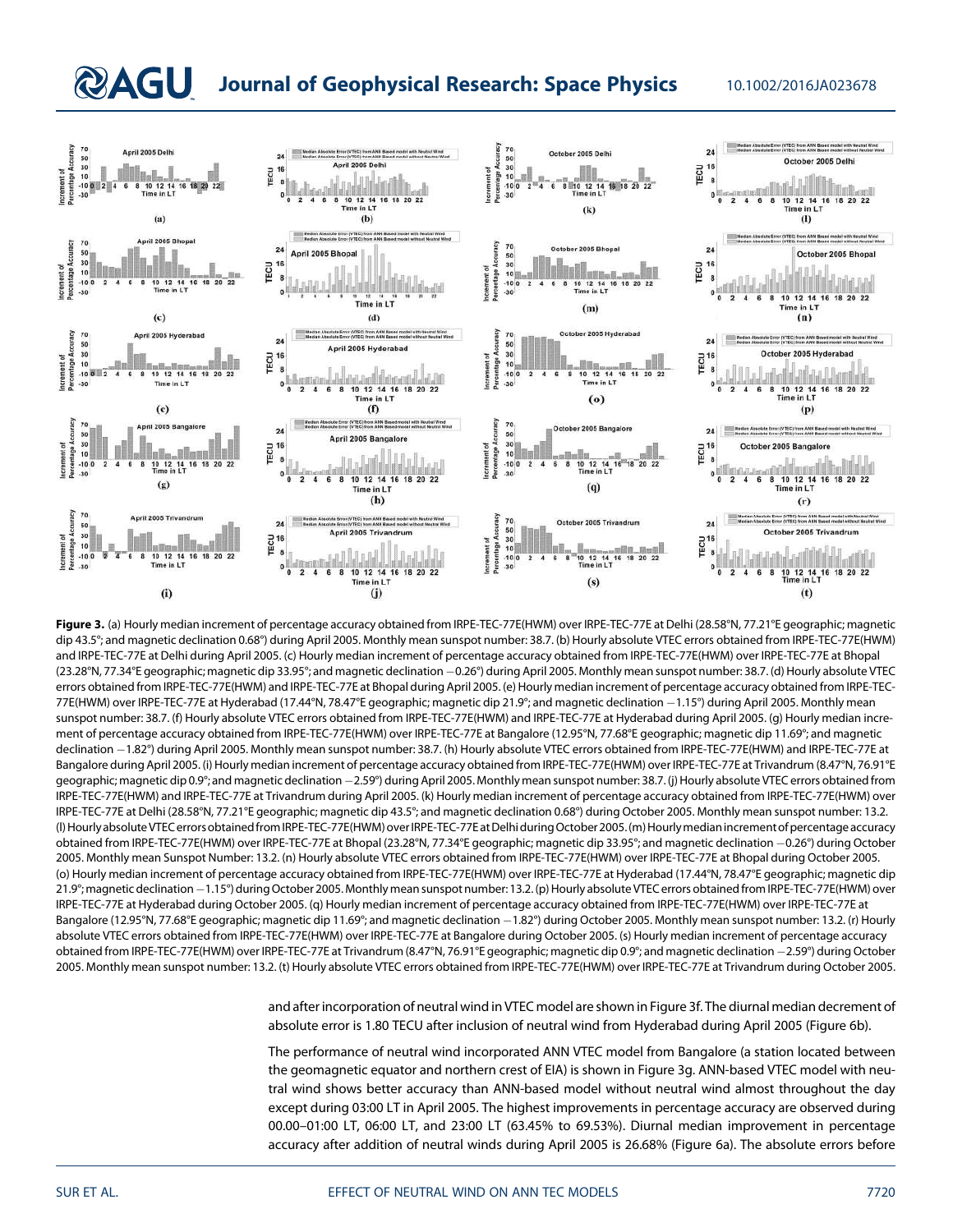and after addition of neutral winds in VTEC model have been shown in Figure 3h. The diurnal median of the reduction of absolute VTEC error after inclusion of neutral wind is 4.07 TECU from this location (Figure 6b).

The effects of neutral wind on performance accuracy of ANN VTEC model from Trivandrum (located near the geomagnetic equator) during April 2005 is shown at Figure 3i. It can be seen from Figure 3i that the model with neutral wind shows better accuracy than the model without neutral wind almost throughout the day except during 02:00 LT, 04:00 LT, and 05:00 LT in April 2005. The highest improvements in prediction accuracy after incorporation of neutral wind are observed during 00:00 LT and 21:00–23:00 LT (46.33% to 57.20%). The rate of improvement of prediction accuracy after incorporation of neutral wind had decreased during 02:00– 05:00 LT (10.41% to 14.03%), 10:00–13:00 LT (10.62% to 14.14%), and during 17:00–18:00 LT (10.97% to 13.54%). The negative symbol indicates that incorporation of neutral wind has degraded the performance accuracy during that particular interval. Diurnal median improvement of percentage accuracy after inclusion of neutral wind during April 2005 is 25.39% (Figure 6a). The absolute VTEC prediction errors from models with and without neutral wind from Trivandrum during April 2005 are shown in Figure 3j. The absolute VTEC prediction error has been reduced for most of the times in each day after incorporation of neutral wind. The diurnal median reduction of absolute error after addition of neutral wind is 4.48 TECU (Figure 6b).

The effects of neutral wind on the ionosphere of this equatorial region to EIA crest (Trivandrum to Bhopal) may be explained by the induced electric field by neutral wind in this region [*Rishbeth*, 1997; *Heelis*, 2004; *Fang et al.*, 2009]. This electric field is generated due to zonal drift of ions and electrons in the equatorial region. An electric current is generated due to this electric field. This wind induced electric field (*E<sup>w</sup>* = wind velocity × magnetic flux density) increases the total electric field. The addition of an electric field also adds to the conventional  $E \times B$  drift velocity of *F* region ions and electrons. These changes in  $E \times B$  upward ion drift due to *E* and *F* region neutral wind flow have already been established [*Rishbeth*, 1997]. The effects of *F* region zonal wind to the *E* × *B* ion drift has been suggested by *Heelis* [2004] and *Kutiev et al.* [2007]. Neutral winddriven electric field enhances the *E* × *B* ion drift during daytime at geomagnetic equator [*Immel et al.*, 2006]. The increment of daytime eastward electric field and current because of the flow of neutral wind through *E* region has also been reported in *Maute et al.* [2012]. The influence of neutral wind in nighttime equatorial ionization is suggested by *Rishbeth* [1981], *Crain et al*. [1993], *Fesen et al*. [2000], and *Jin et al.* [2008]. This additional electric field may strengthen the upward  $E \times B$  ion drift in this equatorial region. This may be a possible reason for the influence of neutral wind on performance accuracy of an ANN-based VTEC model at regions close to magnetic equator to EIA crest. From the above observations, it can be concluded that the least diurnal median improvement among Trivandrum to Bhopal is observed at Hyderabad during April 2005. These variations do not conclusively support the mechanism mentioned above regarding the effects of neutral wind on  $E \times B$  ion drift.

For the region from northern crest of EIA to region beyond northern crest of EIA (Bhopal to Delhi), it has been observed that the diurnal median increment of percentage accuracy after incorporation of neutral winds has been reduced at Delhi (located beyond the northern crest of EIA). The minimum reduction of absolute error after inclusion of neutral wind is also observed from Delhi (between Bhopal and Delhi). The diurnal median of reduction of the absolute error from Delhi is 1.53 TECU. This can be explained by equation (6) [*Zhang et al.*, 2011].

$$
v = -v_z \text{ sine } (\beta) \text{ cosine } (\delta) \tag{6}
$$

- *v* =Earth's magnetic field line aligned ionization drift velocity (conventionally positive for upward drift), m/s
- *v<sup>z</sup>* =zonal wind velocity can be obtained from HWM07 model (conventionally positive for eastward direction), m/s
- $\beta$  =local magnetic declination angle (conventionally positive for eastward magnetic field), degree

magnetic declination is zero for magnetic north.

 $\delta$  =local magnetic inclination angle (conventionally positive for downward magnetic field), degree.

Magnetic inclination is zero at the horizontal.

The growth of Earth's magnetic field line aligned ionization drift velocity depends on the zonal wind of that region at that local time, local magnetic inclination angle, and declination angle. The direction of each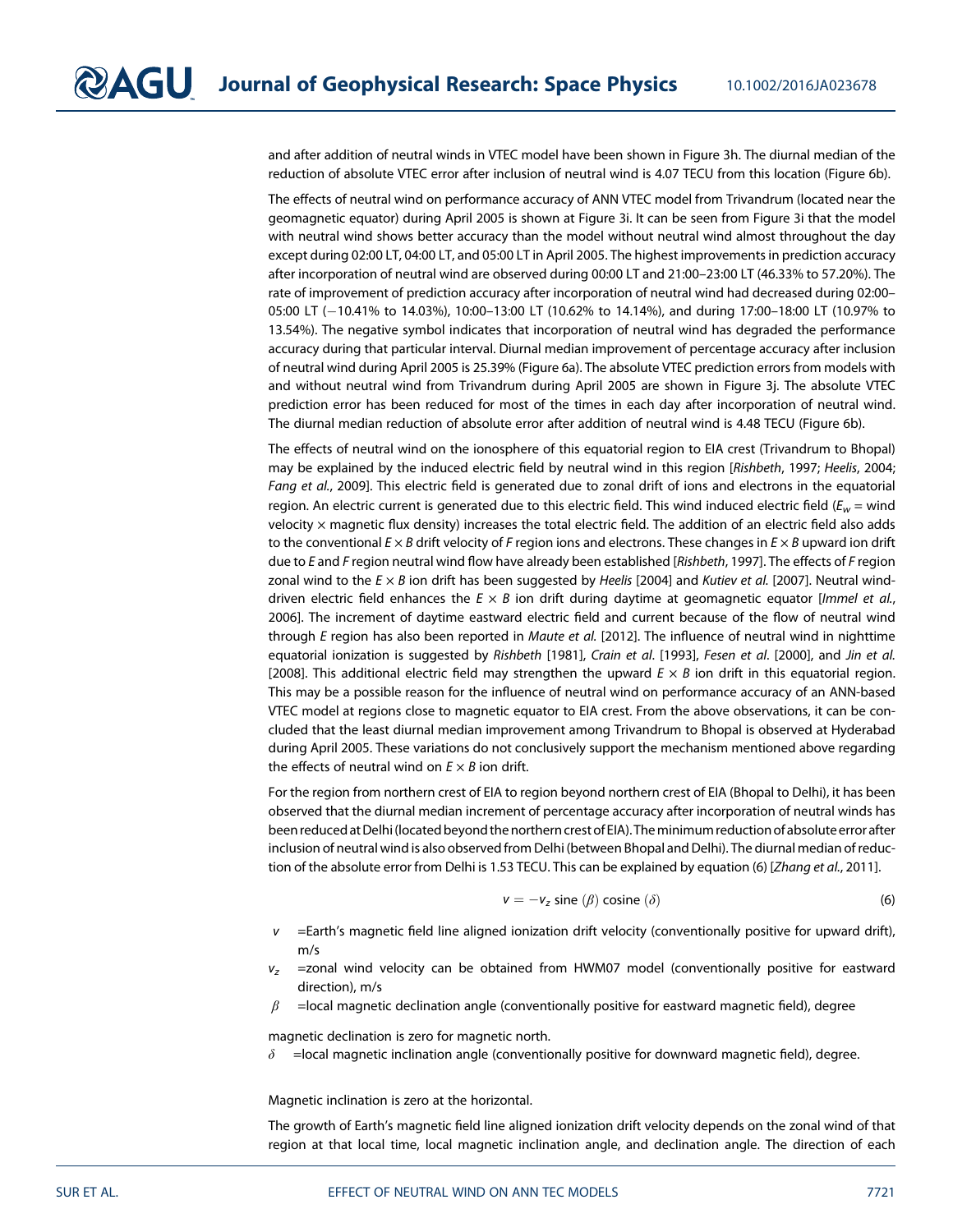component determines the final direction of ionization drift velocity (upward or downward). When the ionization moves upward, this reduces the rate of ion recombination and thus increases TEC of that region. In case of downward movement, the recombination rate increases and the TEC of that region decreases. This may be a possible explanation of how zonal wind can be correlated with TEC. All the stations tested for April 2005 are situated almost along same longitudes and very close declination angles. Among the stations from northern crest of EIA to region beyond northern crest of EIA, Delhi is situated at a location with high geographic latitude and magnetic inclination angle. If the inclination angle increases, the cosine component of inclination angle will subsequently be decreased. This reduces the Earth's magnetic field line aligned ionization drift velocity. Thus, the effect of zonal wind on the development of TEC is decreased. This can be a possible explanation of reduced increment of prediction accuracy at ANN-based VTEC model after incorporation of neutral wind at Delhi (situated beyond the northern crest of EIA).

It should be noted that the effects of zonal wind on the developed VTEC models have been observed from five stations extending from Trivandrum and Bangalore, near the magnetic equator through Hyderabad, located between magnetic equator and the northern crest of EIA, to Bhopal, situated at the northern crest and Delhi, located beyond the northern crest. Possible explanation for observed effect on the lines of ionospheric electrodynamic mechanism following *Zhang et al.* [2011] could be effectively applied for two stations, Bhopal and Delhi.

#### 5. Effects of Neutral Wind on ANN-Based VTEC Models During Different Seasons

In order to observe seasonal variation of the effects of neutral wind on the performance of ANN-based VTEC models in the Indian longitude sector, IRPE-TEC-77E and IRPE-TEC-77E(HWM) models are tested for April and October 2005 during moderate to low solar activity periods. The performances of VTEC models in April 2005 have been discussed in section 4. Similar testing of models has been conducted during October 2005, and the results have been discussed in this section.

The ANN-based VTEC models IRPE-TEC-77E and IRPE-TEC-77E(HWM) are tested for Delhi (GPS-TEC receiver station located beyond the northern crest of EIA) during the periods of October 2005. The results are shown in Figure 3k. The highest increments of accuracies have been observed during 02:00 LT, 11:00–13:00 LT, and 21:00 LT (29.46% to 36.21%) after inclusion of neutral wind. Diurnal median increment of percentage accuracy is 5.31% during October 2005 (Figure 6a). Diurnal increment of percentage accuracy after incorporation of neutral wind at Delhi during April 2005 is 8.21% (section 4). Thus, the increment rate of percentage accuracy of ANN-based VTEC models after inclusion of neutral wind at Delhi has been reduced during autumnal equinox compared to that during vernal equinox in 2005. Absolute prediction errors from models with and without neutral wind are shown in Figure 3l for every hour during October 2005. It has been observed that the absolute error has been reduced significantly after inclusion of neutral wind almost during every hour in October 2005 except during 03:00 LT, 09:00 LT, 16:00–17:00 LT, 20:00 LT, and 23:00 LT. The diurnal median of reduction of absolute error VTEC after inclusion of neutral wind at Delhi during October 2005 is 0.25 TECU (Figure 6b). The same is higher during April 2005 (1.53 TECU) than during October 2005.

The models have been tested during October 2005 from Bhopal, located near the northern crest of EIA (Figure 3m). From these results, it could be seen that the model based on neutral wind shows better accuracy than the model without neutral wind during different hours of October 2005. The maximum improvement of percentage accuracies after incorporation of neutral wind has been found during 03:00 LT, 04:00 LT, 05:00 LT, and 07:00 LT (44.03% to 50.80%). Diurnal median of the improvement in accuracy observed is 20.58% during October 2005 (Figure 6a). Diurnal median of the improvement in accuracy after incorporation of neutral wind during April 2005 is 25.87% (section 4). The effect of neutral wind on prediction accuracies of ANN-based VTEC models has been decreased in October 2005 during 00:00–02:00 LT, 06:00–15:00 LT, 17:00 LT, and 19:00 LT compared to April 2005. Thus, it can be concluded that the improvement of percentage accuracies of ANN-based VTEC models after inclusion of neutral wind has been decreased during autumnal equinoctial periods compared to that during vernal equinox at Bhopal in 2005. The absolute VTEC prediction error before and after addition of neutral wind at Bhopal during October 2005 are shown in Figure 3n. The diurnal median reduction of the absolute errors from Bhopal is 4.72 TECU after addition of neutral wind during October 2005 (Figure 6b) which is lesser than that during April 2005 (5.05 TECU).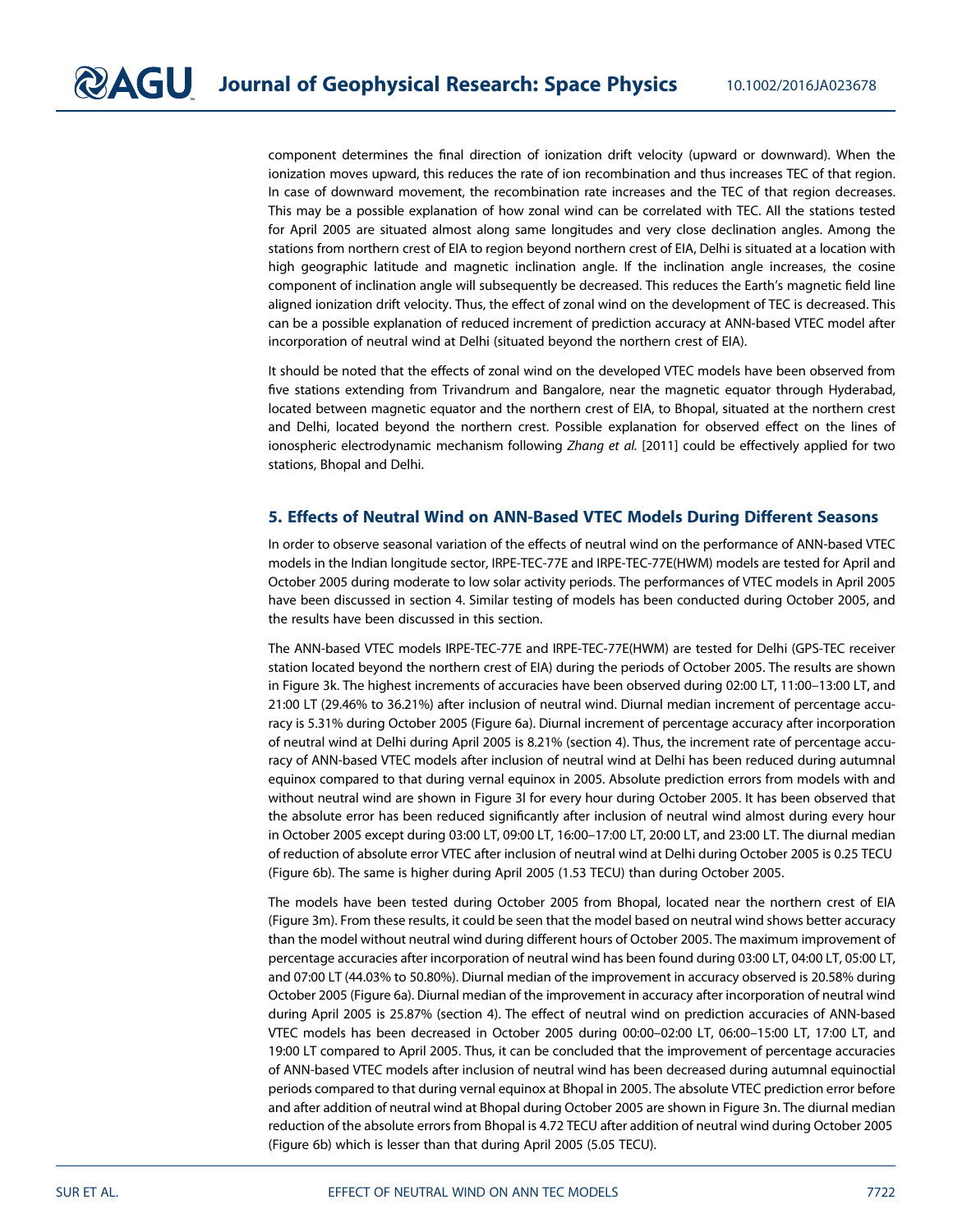The effects of neutral wind on prediction accuracy of ANN-based VTEC models have also been studied during October 2005 at Hyderabad (Figure 3o). Hyderabad is situated between the magnetic equator and the northern crest of EIA. It has been observed that the model with neutral wind produces higher accuracy toward TEC prediction during October 2005. The highest increments of accuracies after inclusion of neutral wind in ANNbased VTEC model have been observed during 01:00–06:00 LT (57.78% to 67.59%). Diurnal median improvement in percentage accuracy after inclusion of neutral wind during October 2005 is 15.13% (Figure 6a). Diurnal median percentage increment of accuracy observed during April 2005 after inclusion of neutral wind is 12.29%. So it can be concluded that the effect of neutral wind on the percentage accuracy of an ANN-based VTEC model has been increased in autumnal equinox compared to that during vernal equinox at Hyderabad during 2005. From Figure 3p, the absolute error VTEC from models before and after inclusion of neutral wind can be observed. The diurnal median decrement of absolute VTEC error after inclusion of neutral wind is 3.99 TECU during October 2005 TECU (Figure 6b). This is higher than that observed during April 2005 (1.80 TECU) from the same location.

The same observation has been performed from Bangalore, located between magnetic equator and northern crest of EIA (Figure 3q). From Figure 3q, it can be observed that the model coupled with neutral wind shows better accuracy than the model without neutral wind during different hours during October 2005 at Bangalore except during 17:00 LT and 19:00 LT. The highest increment of percentage accuracy has been observed during 05:00 LT (61.37%) after addition of neutral wind as model inputs. Diurnal median increment during October 2005 is 11.80% after incorporation of neutral wind (Figure 6a). This is lesser than the diurnal median increment of percentage accuracy during April 2005 (26.68%) after incorporation of neutral wind as model input at Bangalore. After observing performances during individual hours, it can be concluded that the effects of neutral wind on percentage accuracies of ANN-based VTEC model have been decreased during 00:00–02:00 LT, 06:00–09:00 LT, 11:00–20:00 LT, and 22:00–23:00 LT in autumnal equinox compared to that during vernal equinox in 2005 at Bangalore. Absolute prediction error VTEC has been computed for each hour, and the variation of this has been observed before and after incorporation of neutral wind (Figure 3r). The diurnal median reduction of absolute error throughout the day at Bangalore during October 2005 is 1.45 TECU after addition of neutral wind as model input (Figure 6b). This is lesser than that obtained during April 2005 from the same location (4.07 TECU).

The effects of neutral wind on performance accuracy of ANN-based VTEC models at Trivandrum (station near the geomagnetic equator) are shown in Figure 3s for October 2005. From Figure 3s, it has been observed that the model with neutral wind produces more accurate results than the model without neutral wind for almost the entire day except during 09:00 LT in October 2005. The increment of the accuracy after incorporation of neutral wind maximizes during 01:00–04:00 LT (52.17%–60.61%). Diurnal median increment of performance accuracy during October 2005 is 13.90% after inclusion of neutral wind inputs (Figure 6a). Diurnal median increment of percentage accuracy obtained from model with neutral wind at Trivandrum during April 2005 is 25.39%. After observing the effects of neutral wind during individual hour, it can be observed that the effect of neutral wind on prediction accuracies of ANN-based VTEC model has been decreased in autumnal equinox during 00:00 LT, 06:00–09:00 LT, 11:00–16:00 LT, and 19:00–23:00 LT compared to that during vernal equinox at Trivandrum in 2005. So it can be summarized that the overall effect of incorporation of neutral winds on ANN-based VTEC model has been reduced during autumnal equinox compared to that during vernal equinox in 2005 at Trivandrum. The diurnal variation of absolute error VTEC before and after addition of neutral wind is shown in Figure 3t. The diurnal median decrement in error VTEC after inclusion of neutral wind during October 2005 at this station is 2.87 TECU (Figure 6b). This is lesser than that obtained from same location during April 2005 (4.48 TECU).

Thus, it has been observed (Figures 3a–3t) that the total median increment of performance accuracy after incorporation of neutral wind at Delhi is less than that at the other stations tested in both equinoxes. Figure 3k also indicates that the largest overall improvement in accuracy after inclusion of neutral wind has been observed at Delhi during 12:00–13:00 LT in October 2005. It is important to note that these observations do not conclusively satisfy the explanation given in terms of field-aligned ion drift mechanism.

From Figures 3a–3t and 6a and 6b, it can be concluded that the effects of neutral wind on ANN-based realtime data-driven VTEC models have been lesser during autumnal equinox than that during vernal equinox except Hyderabad in 2005. This can be explained by equinoctial asymmetry of ionization. It has been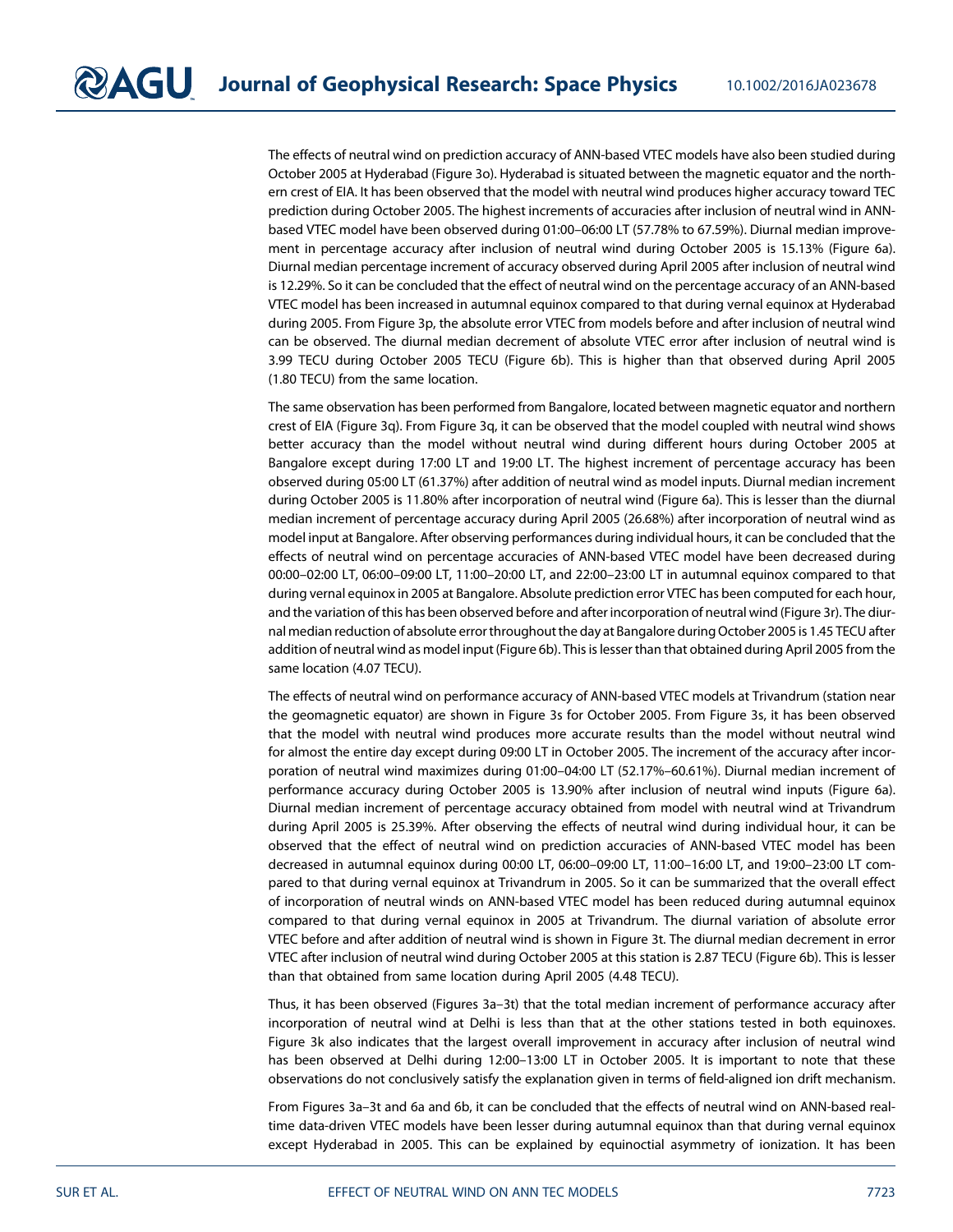observed that *NmF*<sup>2</sup> and TEC in vernal equinox are higher than that those in autumnal equinox during solar minimum [*Akala et al.*, 2013]. The difference of ionization between two equinoxes is referred as equinoctial asymmetry [*Titheridge*, 1973; *Essex*, 1977; *Titheridge and Buonsanto*, 1983; *Balan et al.*, 1997, 1998; *Kawamura et al.*, 2002; *Liu et al.*, 2010, 2011]. This asymmetry intensifies near EIA crest [*Balan et al.*, 2000]. Asymmetric distribution of ionization during different equinoctial periods has also been observed from other locations [*Balan et al.*, 1997, 1998, 2000; *Bailey et al.*, 2000; *Unnikrishnan et al.*, 2002]. The asymmetry of ionization may be explained by variation of neutral wind velocities during different seasons. The variation of *F* region plasma drift due to zonal wind is very high during vernal equinox [*Fejer*, 1991, 2011; *Valladares et al.*, 1996; *Akala et al.*, 2013]. This variation of plasma drift velocity of zonal wind increases its influence over VTEC during vernal equinoxes more prominently than during autumnal equinox. The variation in the magnitude of neutral wind during different equinoctial periods has also been reported in *Aruliah et al.* [1996] and *Kawamura et al.* [2002]. The relation between variation of neutral wind velocities and asymmetrical distribution of ionization process during different seasons has also been reported in other literatures [*Wright*, 1963; *Torr and Torr*, 1973; *Millward et al.*, 1996; *Rishbeth et al.*, 2000; *Zou et al.*, 2000; *Richards*, 2001; *Mendillo et al.*, 2005; *Pavlov and Pavlova*, 2005; *Liu et al.*, 2007, 2010; *Oliver et al.*, 2008]. The strong correlation between these ionization asymmetries during two equinoxes with variation of neutral winds has also been established by *Balan et al.* [1997, 1998]. The bottomside ionization asymmetry is observed due to the change of the ratio of oxygen atom and nitrogen molecule which is stronger during autumnal equinoxes. The topside ionization asymmetry during two equinoctial periods occurred because of the variation of magnitude and direction of neutral winds. The geomagnetically directed component of neutral wind causes sharp upward plasma drift during daytime. This causes asymmetry near the ionization peak. This asymmetry is stronger than the bottomside asymmetry. This phenomenon intensifies during the vernal equinox causing high ionization during this equinox. [*Balan et al.*, 1997, 2000; *Kawamura et al.*, 2002; *Liu et al.*, 2010]. The sharp influence of neutral wind on the generation of high VTEC values during vernal equinoxes could be a possible explanation of this higher increment in accuracy of VTEC models during vernal equinox than that during autumnal equinox after inclusion of neutral wind as model input.

It can be observed that (Figures 3a–3t) the increase in percentage accuracies after incorporation of neutral wind reduces during diurnal peak VTEC time in most of the cases during both equinoxes. It is because all the percentage accuracies are calculated relative to the actual VTEC (which is higher at diurnal peak time). Thus, the percentage accuracies decrease during diurnal peak time for most of the days. But the reduction of absolute VTEC error after inclusion of neutral wind maximizes around diurnal peak time in most of the cases.

## 6. Effects of Neutral Wind on Performance of ANN-Based VTEC Models During Different Solar Activity Periods

In order to observe the effects of neutral wind on the performance accuracy of ANN-based VTEC models during different solar activity periods in the Indian longitude sector, models with and without neutral wind are tested during moderate solar activity periods (October 2005) and high solar activity periods (October 2014) from Bangalore (12.95°N, 77.68°E geographic; magnetic dip 11.69° in year 2005 and 13.57° in 2014; and magnetic declination  $-1.82^\circ$  in 2005 and  $-1.43^\circ$  in 2014). IRPE-TEC-77E(HWM) and IRPE-TEC-77E models have been used to observe the effects of neutral wind on VTEC models at Bangalore during October 2005. The increment of percentage accuracy of VTEC model after inclusion of neutral wind during October 2005 has earlier been shown in Figure 3q. The absolute prediction errors from models with and without neutral wind from Bangalore during October 2005 are shown in Figure 3r. These figures have been shown again in Figures 4a and 4b, respectively. It has been shown in section 5 that except during 17:00 LT and 19:00 LT, neutral wind coupled model shows better accuracy than the model without neutral wind (Figure 4a) in October 2005 from Bangalore. The increment in accuracy is maximum during 05:00 LT (61.37%) after incorporation of neutral winds. The diurnal median increment is 11.80% during October 2005. The diurnal median reduction of absolute error after inclusion of neutral wind at Bangalore during October 2005 is 1.45 TECU (Figure 4b).

The corresponding models for the high solar activity periods of 2014 have been designed using IGS GPS TEC (IRPE-TEC-BANGALORE and IRPE-TEC-BANGALORE(HWM)) data from Bangalore. The details of training and testing data have been discussed in section 2. The increment of percentage accuracy after incorporation of neutral wind as model input is shown in Figure 4c for October 2014. It can be observed from Figure 4c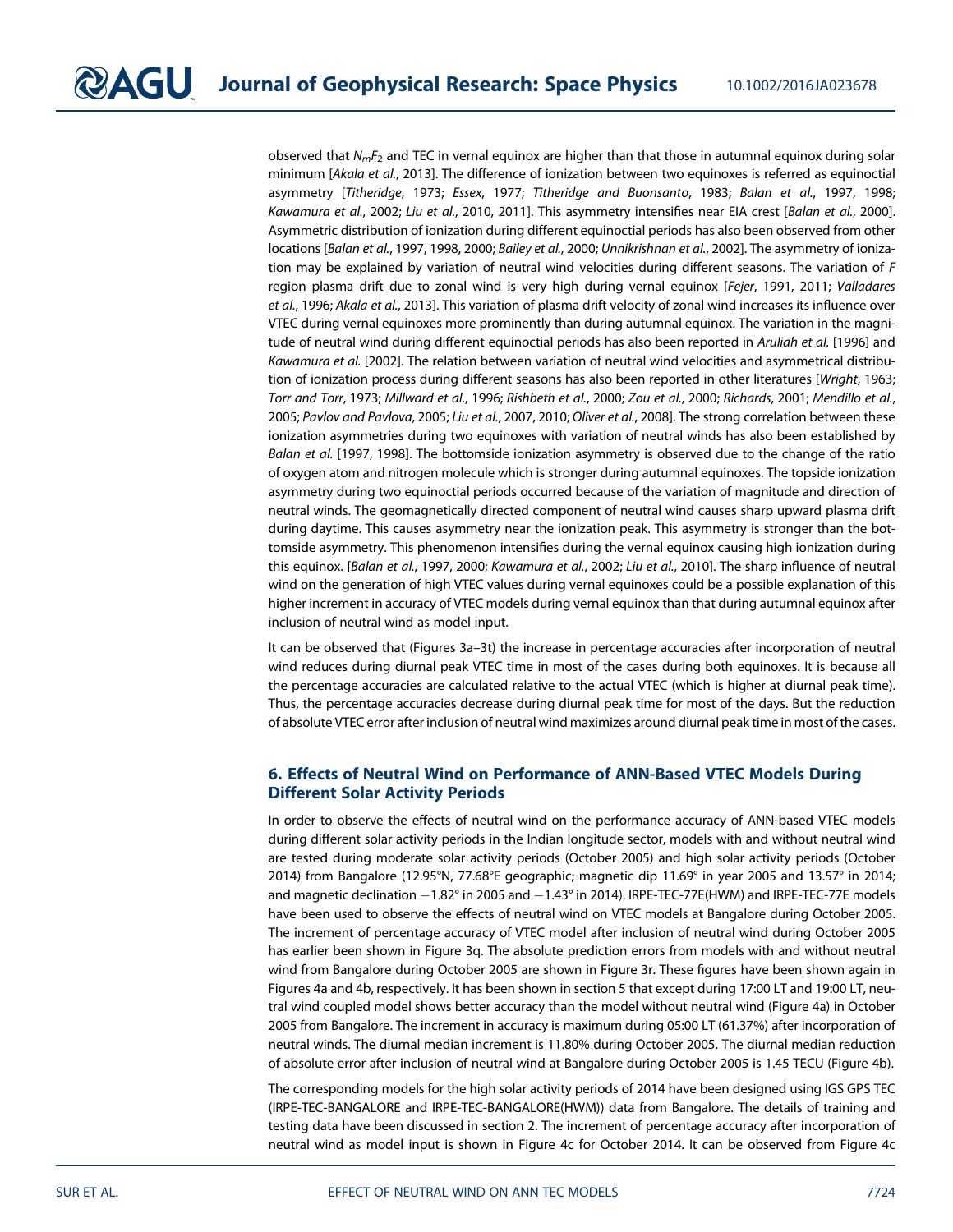

Figure 4. (a) Hourly median increment of percentage accuracy obtained from IRPE-TEC-77E(HWM) over IRPE-TEC-77E at Bangalore (12.95°N, 77.68°E geographic; magnetic dip 11.69°; and magnetic declination -1.82°) during October 2005. Monthly mean sunspot number: 13.2. (b) Hourly absolute VTEC errors obtained from IRPE-TEC-77E(HWM) over IRPE-TEC-77E at Bangalore during October 2005. (c) Hourly median increment of percentage accuracy obtained from IRPE-TEC-BANGALORE(HWM) over IRPE-TEC-BANGALORE at Bangalore (12.95°N, 77.68°E geographic; magnetic dip 13.57°; and magnetic declination -1.43°) during October 2014. Monthly mean sunspot number: 90. (d) Hourly absolute VTEC errors obtained from IRPE-TEC-BANGALORE(HWM) over IRPE-TEC-BANGALORE at Bangalore during October 2014. (e) Hourly median increment of percentage accuracy obtained from IRPE-TEC-CALCUTTA(HWM) over IRPE-TEC-CALCUTTA at Calcutta (22.58°N, 88.38°E geographic, magnetic dip 33.09°; and magnetic declination -0.51°) during February-April 2009. Monthly mean sunspot number for February 2009: 1.2, March 2009: 0.6, and April 2009: 1.2. (f) Hourly absolute VTEC errors obtained from IRPE-TEC-CALCUTTA(HWM) over IRPE-TEC-CALCUTTA at Calcutta during February–April 2009. (g) Hourly median increment of percentage accuracy obtained from IRPE-TEC-88E(HWM) over IRPE-TEC-88E at Calcutta (22.58°N, 88.38°E geographic, magnetic dip 33.48°; and magnetic declination -0.45°) during February-April 2012. Monthly mean sunspot number for February 2012: 47.8, March 2012: 86.6, and April 2012: 85.9. (h) Hourly absolute VTEC errors obtained from IRPE-TEC-88E(HWM) over IRPE-TEC-88E at Calcutta during February–April 2012.

that the model with neutral wind provides improved accuracy during all the hours of each day in October 2014. The highest increments in accuracies are observed during 02:00–04:00 LT and 06:00 LT (50.86% to 69.17%). Diurnal median increment in accuracy after inclusion of neutral wind is 18.63% (Figure 6c). The corresponding value for October 2005 is 11.80%. From Figures 4a and 4c, it can be noted that the overall increment of accuracy after inclusion of neutral wind components is higher during October 2014 than in October 2005 for throughout the day except during 05:00 LT and 08:00–11:00 LT. Absolute prediction errors from models before and after addition of neutral wind have been computed for October 2014 at Bangalore. These results have been shown in Figure 4d. From Figure 4d, it has been observed that the error has been reduced after inclusion of neutral wind throughout each day in October 2014. The diurnal median reduction of absolute errors from ANN-based VTEC models after inclusion of neutral wind is 6.80 TECU during October 2014 (Figure 6d). The same for October 2005 is 1.45 TECU. Thus, it can be summarized that the effects of neutral wind on prediction accuracy of ANN-based VTEC models show improvement for most part of the day during high solar activity periods than that during moderate solar activity periods at Bangalore, located between northern crest of EIA and geomagnetic equator. The overall daily median increment of effects of neutral wind also improves during high solar activity periods.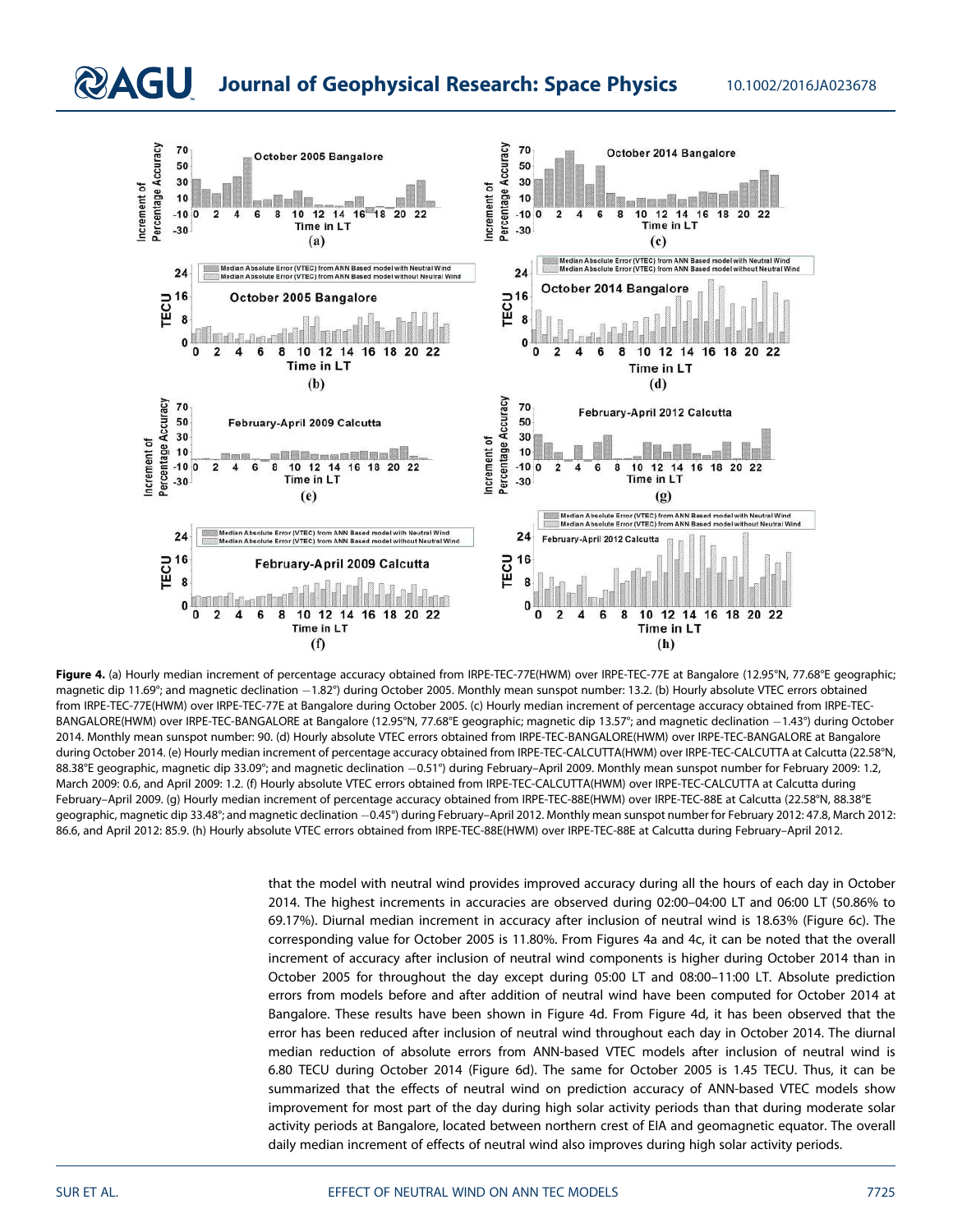The effects of neutral wind on ANN-based VTEC model during different solar activity periods have also been observed from Calcutta (22.58°N, 88.38°E geographic, magnetic dip 33.09° in year 2009 and 33.48° in 2012; and magnetic declination  $-0.51^\circ$  in 2009 and  $-0.45^\circ$  in 2012). This station is located near the northern crest of EIA. The study has been conducted for low solar activity periods (February–April 2009) and for high solar activity periods (February–April 2012). IRPE-TEC-CALCUTTA and IRPE-TEC-CALCUTTA(HWM) are used for VTEC prediction during February–April 2009. IRPE-TEC-88E and IRPE-TEC-88E(HWM) are used for the same during February–April 2012. During February–April 2009, the model with neutral wind provides more accuracy than the model without neutral wind almost throughout the day except during 07:00 LT (Figure 4e). The maximum improvement of accuracy after incorporation of neutral wind is observed during 21:00 LT (17.81%). Diurnal median improvement of accuracy after incorporation of neutral wind during February–April 2009 is 7.65% (Figure 6c). The hourly absolute VTEC errors obtained from models with and without neutral wind are shown in Figure 4f. The prediction error is reduced after incorporation of neutral wind as model input for majority part of each day during February–April 2009 at Calcutta. The diurnal median of the reduction of error after inclusion of neutral wind is 2.38 TECU (Figure 6d).

During February–April 2012, model with neutral wind provides more accuracy than the model without neutral wind almost throughout the day except 03:00 LT and 05:00 LT (Figure 4g). The maximum improvement of accuracy after inclusion of neutral wind during February–April 2012 is 41.45% (23:00 LT). Diurnal median improvement of accuracy after inclusion of neutral wind is 17.27% (Figure 6c). Absolute errors are computed for models with and without neutral wind during February–April 2012 for each hour of each day (Figure 4h). The error is reduced after addition of neutral wind as model input for majority part of each day during February–April 2012 at Calcutta. The diurnal median reduction of absolute errors during each day after addition of neutral wind is 6.10 TECU (Figure 6d). This is higher than the same obtained during the periods of February–April 2009 (2.38 TECU).

From Figures 4e–4h and 6c and 6d, it is observed that the increment of percentage accuracy of VTEC models after inclusion of neutral wind has been increased during February–April 2012 compared to February–April 2009 for almost throughout the day except during 03:00 LT, 05:00 LT, 08:00–10:00 LT, 16:00–17:00 LT, and 20:00 LT. The diurnal median improvement of percentage accuracy after inclusion of neutral wind during February–April 2012 is also higher (17.27%) than that during February–April 2009 (7.65%).

These conclusions may be explained by the correlation of increase in VTEC with solar activity [*Akala et al.*, 2013]. The effects of neutral wind vary with different solar activity level. The dependency of the variation of the magnitude of the neutral wind with solar activity levels has already been reported [*Buonsanto*, 1990, 1991; *Igi et al.*, 1999]. The daytime wind velocities are stronger during solar maximum periods, while the nighttime wind velocities are stronger during solar minimum periods [*Hagan*, 1993; *Igi et al.*, 1999]. The mean meridional wind decreases in Millstone Hill with decreasing solar activity level [*Babcock and Evans*, 1979]. Neutral wind across geomagnetic field produces a slow positive ion drift along perpendicular direction of wind velocity as well as geomagnetic field [*Rishbeth*, 1971]. This ion drift affects the total ionization in this equatorial region. It has already been reported that the *F* region zonal plasma drift velocities near the equator (nighttime drift velocities) increase during solar maximum [*Fejer et al.*, 1985; *Fejer*, 2011]. The zonal wind plays a pivotal role to generate *F* region dynamo [*Rishbeth*, 1971; *Heelis et al*., 1974]. Thus, the variation of neutral wind during different solar activity periods can affect the total ionization in low-latitude region. Atmosphere heating by solar EUV rays causes upward lifting of neutral components to upper atmosphere. During high solar activity periods, the intensity of heating and ionization by EUV rays increases due to increased intensity of 10.7 cm solar flux. This causes upward lifting of neutral components to upper atmosphere [*Hedin*, 1987; *Fuller Rowell*, 1998]. This may cause variation in ionization. Thus, these reasons may provide a suitable explanation for the increment of performance accuracy of VTEC model after incorporation of neutral winds with increase in solar activity.

#### 7. Effects of Neutral Wind on ANN-Based VTEC Models Across Different Longitudes

Longitudinal variability (if any) of the effects of neutral wind on ANN-based VTEC models is observed from VTEC models at Bangalore (12.95°N, 77.68°E geographic; magnetic dip 13.57°; and magnetic declination  $-1.43^{\circ}$ ) and Port Blair (11.64°N, 92.71°E geographic; magnetic dip 9.72°; and magnetic declination  $-0.95^{\circ}$ ). These stations are situated almost along the same geographic latitude and geomagnetic declination angle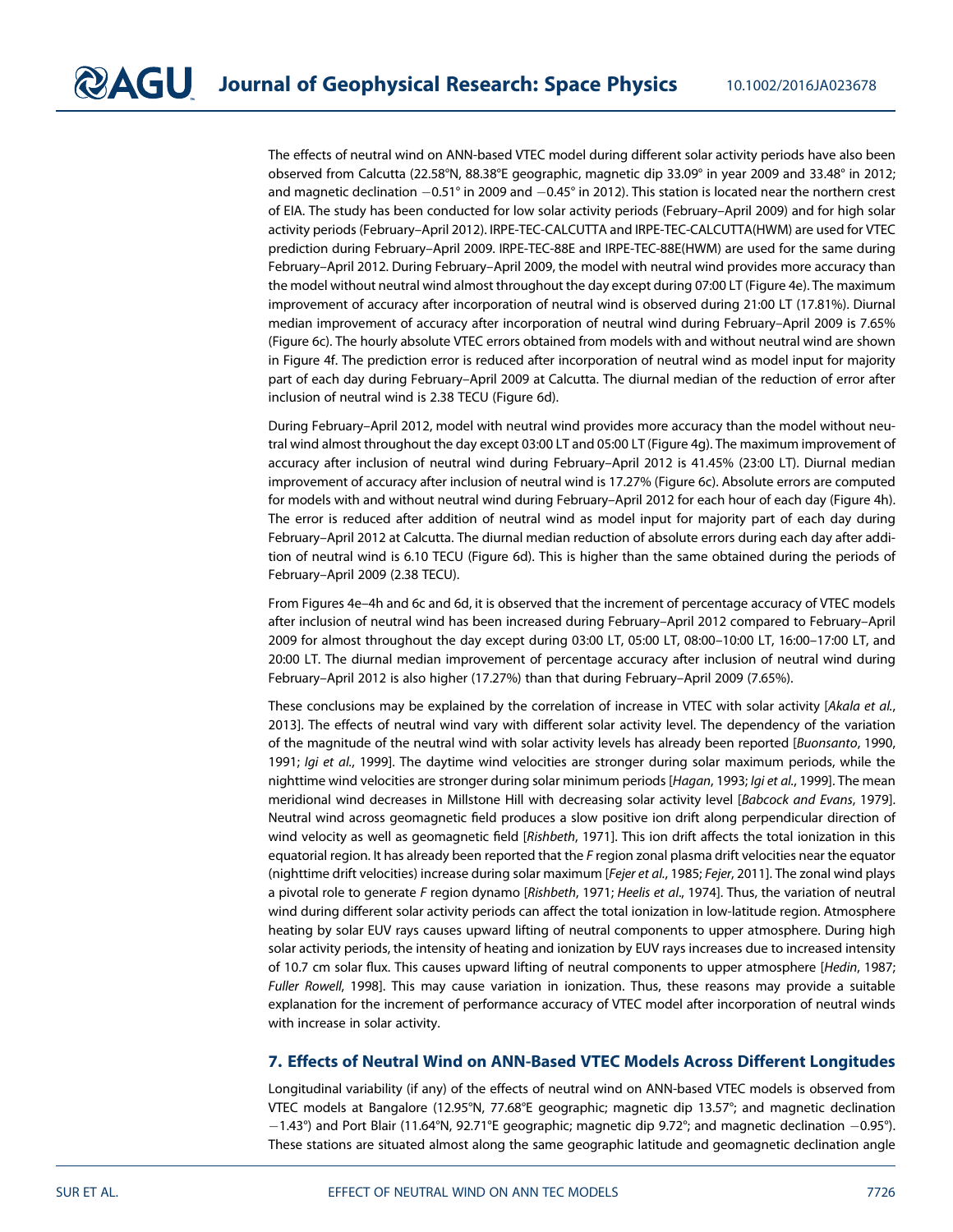but separated by geographic longitude and geomagnetic inclination angle. The study has been conducted during high solar activity periods (October 2014). The effects of neutral wind on performance accuracy of VTEC models from Bangalore have already been discussed in section 6 and shown in Figures 4c and 4d (redrawn in Figures 5a and 5b, respectively).

VTEC models have been tested from another station (Port Blair) which is situated almost at same latitude but separated from Bangalore by longitude (Figure 1). The percentage increment of accuracy for neutral wind coupled ANN-based VTEC model (IRPE-TEC-PORT BLAIR(HWM)) is compared with the performance of model without neutral wind (IRPE-TEC-PORT BLAIR) during October 2014. The comparison is shown in Figure 5c. From Figure 5c, it could be observed that the inclusion of neutral wind consistently increases the prediction accuracy of ANN-based VTEC models during different hours of October 2014. The highest increments in percentage accuracies after inclusion of neutral wind have been observed during 02:00– 05:00 LT and 23:00 LT (46.98% to 64.65%). Similar studies have been conducted from Bangalore (Figure 5a). By comparing Figures 5a and 5c, it can be found that the increment of percentage accuracy of ANN-based VTEC models after incorporation of neutral wind is higher at Port Blair than at Bangalore for almost throughout the day in October 2014 except during 01:00–04:00 LT, 06:00 LT, 10:00–13:00 LT, 16:00–17:00 LT, and 22:00 LT. Diurnal median increment of percentage accuracy observed at Port Blair after inclusion of neutral wind is 21.91% during October 2014 (Figure 6e). The same observed at Bangalore is 18.63% during October 2014 (section 6). Thus, median increment in percentage accuracy has been increased by 3.28% after inclusion of neutral winds in Port Blair than Bangalore. Absolute prediction errors from models with and without wind are computed in Figure 5d at Port Blair during October 2014. The error has been decreased after addition of neutral wind to the model during October 2014. The diurnal median decrement of absolute error after addition of neutral wind is 7.31 TECU (Figure 6f). The same for Bangalore during the same period is 6.80 TECU.

A possible explanation of this difference could lie in this fact that longitudinal variability of ionization at region close to geomagnetic equator is strongly correlated with the variation of neutral wind velocities [*West and Heelis*, 1996]. The effects of neutral winds on longitudinal variability of ionization have also been reported by *Maute et al.*, 2012. The variation of vertical plasma drift at different longitudes of equatorial region depends on the variation of the velocities of neutral wind as well as variation of geomagnetic declination [*Vichare and Richmond*, 2005, *Maute et al.*, 2012]. Neutral wind components cause upward or downward movement of ions or electrons. This causes variation of peak height of *F* region. The effects of meridional wind are maximized during solstice periods, whereas the effects of zonal wind become prominent in equinoxes. The effects of zonal wind also maximize with high declination angles in the equatorial region [*West and Heelis*, 1996]. The declination angles of Bangalore and Port Blair are not very high  $(-1.43°$  and  $-0.95°$ , respectively). The zonal wind velocity during equinoctial month October 2014 at Bangalore varies between 104.54 m/s eastward to 140.58 m/s westward. The same for Port Blair is 104.65 m/s eastward to 144.99 m/s westward. The narrow variation of declination angles and zonal wind velocities between Bangalore and Port Blair may be a reason of the small variation of effects of neutral wind on ANN-based VTEC models during this equinoctial period (October 2014). This longitudinal variability of the effect of neutral wind on ANN-based VTEC model is less pronounced between these two stations than latitudinal and solar variabilities observed in different regions of the Indian longitude sector during different periods. The longitudinal variability of the effects of neutral wind on VTEC models could be further improved if the difference between zonal wind velocities flowing between these two stations and declination angles of these two stations is relatively higher.

Longitudinal variability of the effects of neutral wind on VTEC models in regions beyond the northern crest of EIA has been observed using GPS TEC receiver stations at Lucknow (26.91°N, 80.96°E geographic; magnetic dip 42°; and geomagnetic declination angle 0.58°) and at Siliguri (26.72°N, 88.39°E geographic; magnetic dip 41.54°; and geomagnetic declination angle 0.07°) during March 2016. These two stations are situated in almost same geographic latitude but separated by geographic longitude.

Comparison of test results of neutral wind coupled VTEC model (IRPE-TEC-LUCKNOW(HWM)) and model without neutral wind inputs (IRPE-TEC-LUCKNOW) from Lucknow is conducted during all geomagnetic quiet days of March 2016. The comparison results are shown in Figure 5e. From Figure 5e, it could be seen that neutral wind-based VTEC model shows improvement in prediction accuracy over VTEC model without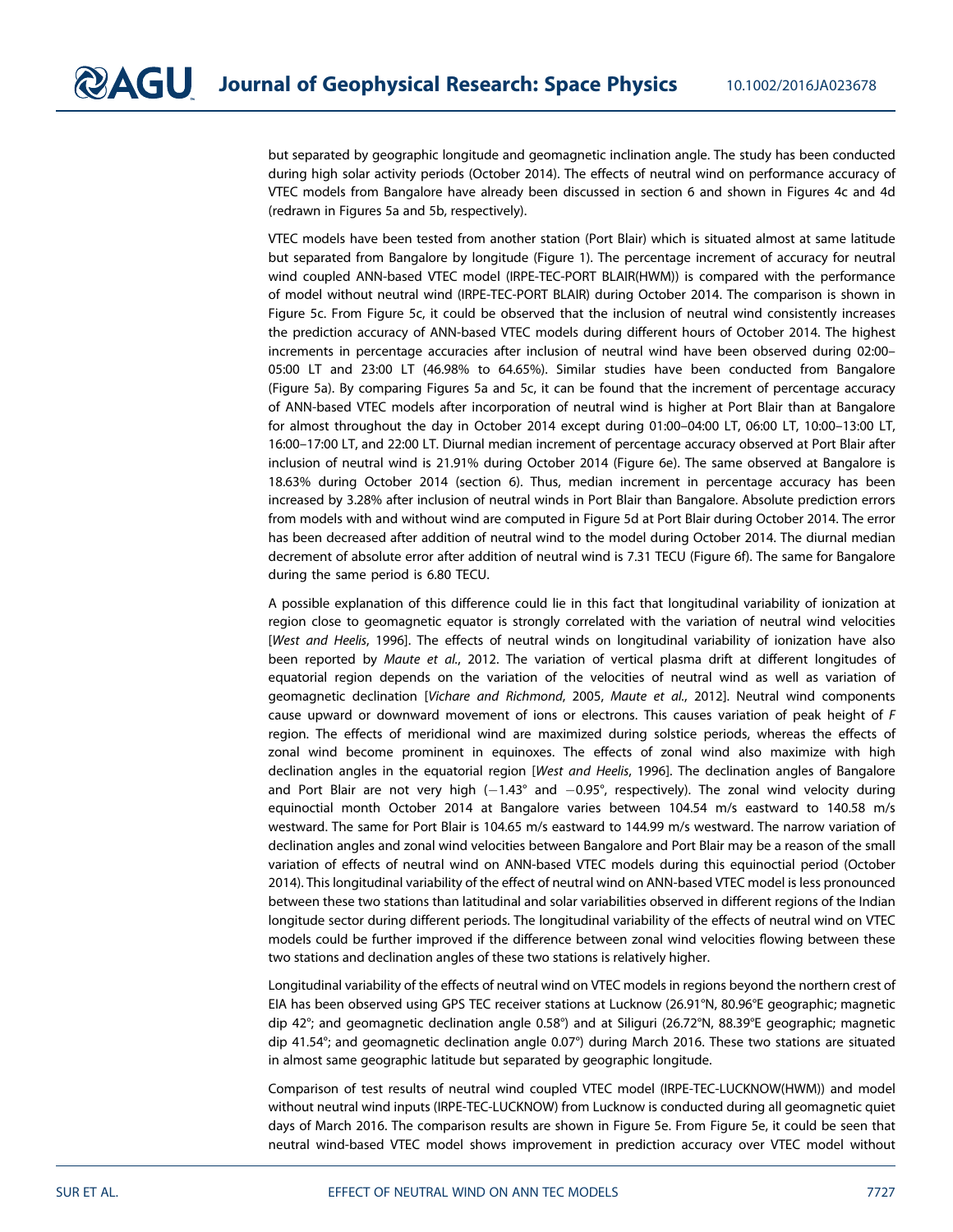

Figure 5. (a) Hourly median increment of percentage accuracy obtained from IRPE-TEC-BANGALORE(HWM) over IRPE-TEC-BANGALORE at Bangalore (12.95°N, 77.68°E geographic; magnetic dip 13.57°; and magnetic declination -1.43°) during October 2014. Monthly mean sunspot number: 90. (b) Hourly absolute VTEC errors obtained from IRPE-TEC-BANGALORE(HWM) over IRPE-TEC-BANGALORE at Bangalore during October 2014. (c) Hourly median increment of percentage accuracy obtained from IRPE-TEC-PORT BLAIR(HWM) over IRPE-TEC-PORT BLAIR at Port Blair (11.64°N, 92.71°E geographic; magnetic dip 9.72°; and magnetic declination -0.95°) during October 2014. Monthly mean sunspot number: 90. (d) Hourly absolute VTEC errors obtained from IRPE-TEC-PORT BLAIR(HWM) over IRPE-TEC-PORT BLAIR at Port Blair during October 2014. (e) Hourly median increment of percentage accuracy obtained from IRPE-TEC-LUCKNOW(HWM) over IRPE-TEC-LUCKNOW at Lucknow (26.91°N, 80.96°E geographic; magnetic dip 42°; and geomagnetic declination angle 0.58°) during March 2016. Monthly mean sunspot number: 54.1. (f) Hourly absolute VTEC errors obtained from IRPE-TEC-LUCKNOW(HWM) over IRPE-TEC-LUCKNOW at Lucknow during March 2016. (g) Hourly median increment of percentage accuracy obtained from IRPE-TEC-88E(HWM) over IRPE-TEC-88E at Siliguri (26.72°N, 88.39°E geographic; magnetic dip: 41.54°; and geomagnetic declination angle 0.07°) during March 2016. Monthly mean sunspot number: 54.1. (h) Hourly absolute VTEC errors obtained from IRPE-TEC-88E(HWM) over IRPE-TEC-88E at Siliguri during March 2016.

neutral winds almost throughout a day in March 2016 except during 02:00 LT and 20:00 LT. The maximum improvements in prediction accuracy after incorporation of neutral winds are observed during 11:00 LT and 23:00 LT (24.82%–27.73%). Diurnal median improvement in accuracy after inclusion of neutral wind as model input is 9.37% (Figure 6e). Absolute errors obtained from IRPE-TEC-LUCKNOW(HWM) and IRPE-TEC-LUCKNOW are computed for each hour during March 2016 (Figure 5f). The error is decreased after inclusion of neutral wind during the major part of each day in March 2016. The diurnal median decrement of absolute error after incorporation of neutral wind during this period is 0.99 TECU (Figure 6f).

The neutral wind incorporated model (IRPE-TEC-88E(HWM)) has been compared with the model without neutral wind (IRPE-TEC-88E) at Siliguri during March 2016 and the comparison is shown in Figure 5g. From this figure, it could be observed that the inclusion of neutral wind as model input has improved the overall percentage accuracy of VTEC model almost throughout the day except during 03:00–04:00 LT and 09:00 LT in March 2016. The highest increment in percentage accuracy observed after inclusion of neutral wind is 37.81% (06:00 LT). Diurnal median increment of percentage accuracy during March 2016 after incorporation of neutral wind is 10.62% (Figure 6e). These results have been compared with the percentage accuracy of VTEC model at Lucknow during March 2016 in order to see longitudinal variability of the effects of neutral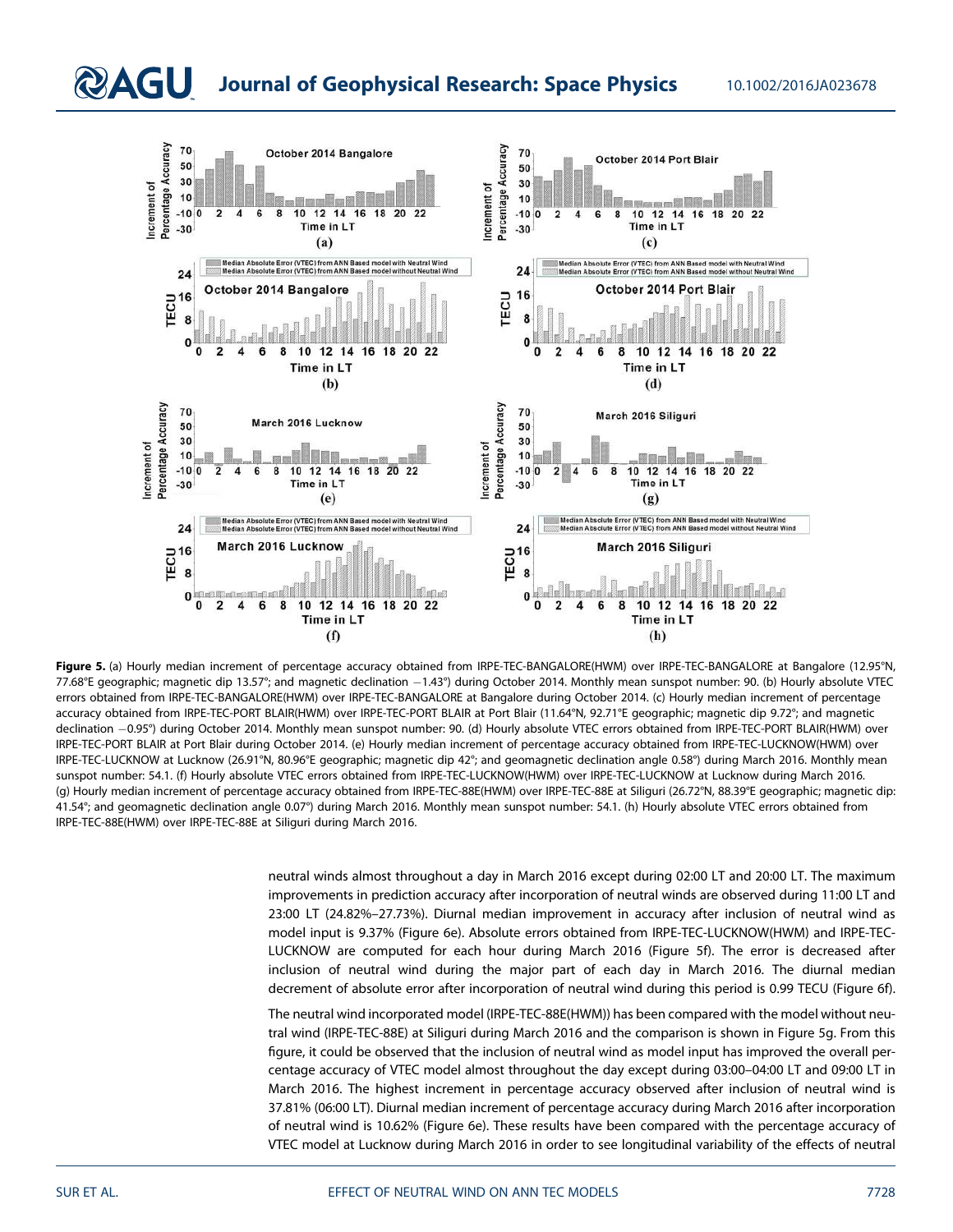# **QAGU** Journal of Geophysical Research: Space Physics 10.1002/2016JA023678



Figure 6. (a) Diurnal median increment of percentage accuracy after incorporation of neutral wind at Delhi, Bhopal, Hyderabad, Bangalore, and Trivandrum during April and October 2005. (b) Diurnal median reduction of absolute VTEC error after incorporation of neutral wind at Delhi, Bhopal, Hyderabad, Bangalore, and Trivandrum during April and October 2005. (c) Diurnal median increment of percentage accuracy after incorporation of neutral wind at Bangalore (during October 2005 and October 2014) and from Calcutta (during February–April 2009 and February–April 2012). (d) Diurnal median reduction of absolute VTEC error after incorporation of neutral wind at Bangalore (during October 2005 and October 2014) and from Calcutta (during February–April 2009 and February–April 2012). (e) Diurnal median increment of percentage accuracy after incorporation of neutral wind during October 2014 (Bangalore and Port Blair) and during March 2016 (Lucknow and Siliguri). (f) Diurnal median reduction of absolute VTEC error after incorporation of neutral wind during October 2014 (Bangalore and Port Blair) and during March 2016 (Lucknow and Siliguri).

> wind on ANN-based VTEC models at regions beyond the northern crest of EIA. The absolute errors observed from IRPE-TEC-88E(HWM) and IRPE-TEC-88E during March 2016 at Siliguri are shown in Figure 5h. The error obtained from model with neutral wind is lesser than that obtained from model without neutral wind for the majority part of each day during March 2016 at Siliguri. The diurnal median reduction of absolute error after addition of neutral wind as model input from Siliguri is 1.99 TECU (Figure 6f). This is slightly higher than the same obtained from Lucknow during March 2016.

> After comparing the results (Figures 5e–5h and 6e and 6f), it could be observed that the percentage accuracies of ANN-based VTEC models have improved at Siliguri more than that at Lucknow during 00:00–02:00 LT, 05:00–07:00 LT, 14:00–17:00 LT, and 20:00–21:00 LT after inclusion of neutral winds in March 2016. The performances of VTEC models show greater improvement at Lucknow than at Siliguri after incorporation of neutral wind during the remaining periods of the day. The diurnal median improvements of percentage accuracy of VTEC model after incorporation of neutral wind at Lucknow and Siliguri are 9.37% and 10.62%, respectively. From the analysis of percentage increment of accuracies and absolute errors from the models, it can be concluded that the variation of median improvement of percentage accuracies over a whole day is less pronounced between these two stations. In Siliguri, the effect of neutral wind on diurnal median increment of accuracy of VTEC model is slightly more than Lucknow in March 2016. This may be explained by the geographical positions of these two stations. The geomagnetic inclination angles for Lucknow and Siliguri are 42° and 41.54°, respectively. The declination angles for Lucknow and Siliguri are 0.58° and 0.07°, respectively. Thus, it can be noticed that the geomagnetic inclination angle and declination angles for these stations are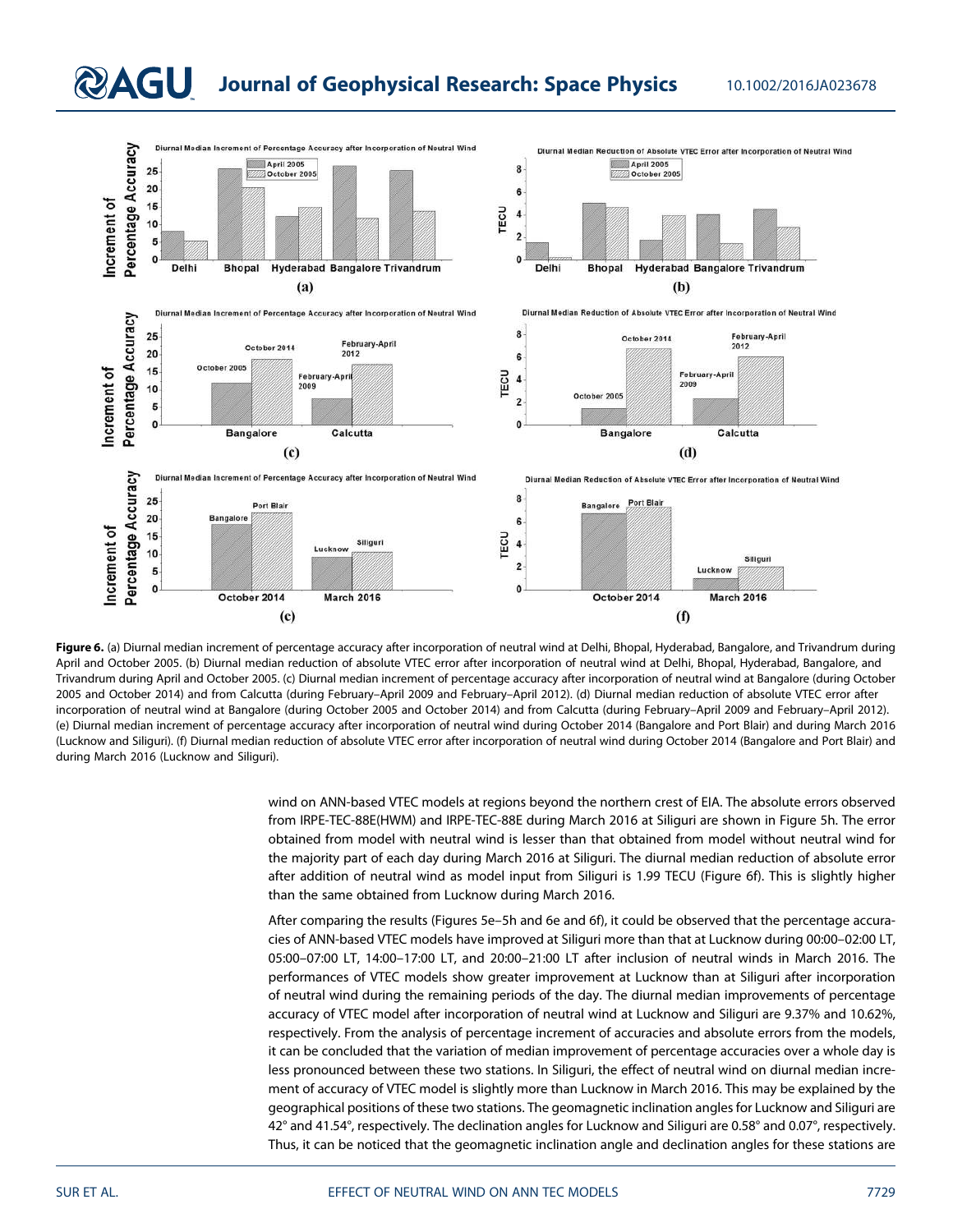very close. This may explain the less pronounced variation of effects of neutral winds on performance accuracies of ANN-based VTEC models between these longitudinally separated stations. From the overall analysis of longitudinal variability of effects of neutral wind on VTEC models (Figures 5a–5h and 6e and 6f), it could be noted that longitudinal variation of effects of neutral winds on performance accuracies of ANN-based VTEC models is not very much between Bangalore and Port Blair as well as between Lucknow and Siliguri. A possible explanation of the small longitudinal variation of the effects of neutral wind on VTEC models could lie in the small variations of zonal wind velocities as well as inclination and declination angle between these stations.

#### 8. Conclusion

A study has been conducted in this paper to analyze the variation of effects of neutral wind on ANN-based feedforward backpropagation VTEC models with latitudinal, longitudinal, seasonal, and solar cyclic variations in this geophysically dynamic Indian longitude sector. The effects of neutral wind on the accuracies of ANNbased VTEC models at regions from geomagnetic equator to EIA crest can potentially be explained in terms of the effects of neutral wind over *E* × *B* ion drift. Addition of neutral wind to VTEC models improves diurnal median percentage accuracies in all the stations (between magnetic equator and northern crest of EIA) during both equinoxes of 2005. The least diurnal median improvement among Trivandrum to Bhopal is observed at Hyderabad during April 2005 and at Bangalore during October 2005. These variations of rates of improvements in different stations such as Trivandrum, Bangalore, Hyderabad, and Bhopal during different equinoxes of 2005 do not conclusively support the mechanism mentioned above regarding the effects of neutral wind on  $E \times B$  ion drift.

For the regions from northern EIA crest to beyond northern crest of EIA (Bhopal and Delhi), it has been observed from the ANN VTEC models that the dependency of accuracy of VTEC models on neutral wind has been reduced for latitudes which are beyond the northern crest of EIA in 2005. A possible explanation for this observation has been suggested with the help of the relation between geomagnetic inclination angle, geomagnetic declination angle, zonal wind, magnetic field-aligned drift velocity, and rate of ionization in the local ionosphere (equation (6)) [*Zhang et al.*, 2011]. But it has also been observed that the largest overall improvement in accuracies after inclusion of neutral wind during some of the individual hours such as 12:00–13:00 LT has been observed at Delhi during October 2005. It has also been observed from the ANNbased VTEC model that the effects of neutral wind on the performance of VTEC models has been reduced during autumnal equinox compared to that during vernal equinox in 2005 at most of the stations. A possible explanation of this variation can be the equinoctial asymmetry of ionization in low latitudes. The asymmetry of ionization during different equinoxes can possibly be explained by variation of neutral wind velocities during different seasons. The variation of neutral wind velocities during different equinoxes has already been reported in different literatures. The variation of neutral wind causes variation in *F* region plasma drift. This variation intensifies during vernal equinoxes. This could be a possible explanation for variation of effects of neutral wind on the performance accuracy of VTEC models during different equinoxes. The variation of effects of neutral wind on VTEC models with variation of solar activity levels has been noticed from Bangalore in the year of 2005 (moderate solar activity periods) and 2014 (high solar activity periods). The same observation is conducted from Calcutta during February–April 2009 (low solar activity periods) and February–April 2012 (high solar activity periods). The variation of neutral wind velocities during different solar activity periods has already been established. This variation in neutral wind velocities can cause variation in plasma drift velocities at low latitudes. This plasma drift causes variation of ionization during different solar activity periods. The longitudinal variations of effects of neutral wind on performance accuracies of VTEC models have been observed from near magnetic equatorial stations (Bangalore and Port Blair) and from locations beyond the northern crest of EIA (Lucknow and Siliguri). The improvement of accuracies after inclusion of neutral wind is mildly better at Port Blair than at Bangalore. Insignificant variation of the effects of neutral wind on performance accuracies of ANN-based VTEC models has also been observed between Lucknow and Siliguri. This absence of prominent variation of effects of neutral wind on performance accuracies of VTEC models between these stations could probably be explained in terms of close geomagnetic inclination angles and declination angles of these stations. Thus, this study may provide a better picture to the ionospheric community about the variabilities of performances of ANN-based feedforward backpropagation TEC forecasting models with neutral wind over different latitudes, longitudes, seasons, and different phases of solar cycle in this highly dynamic Indian longitude sector.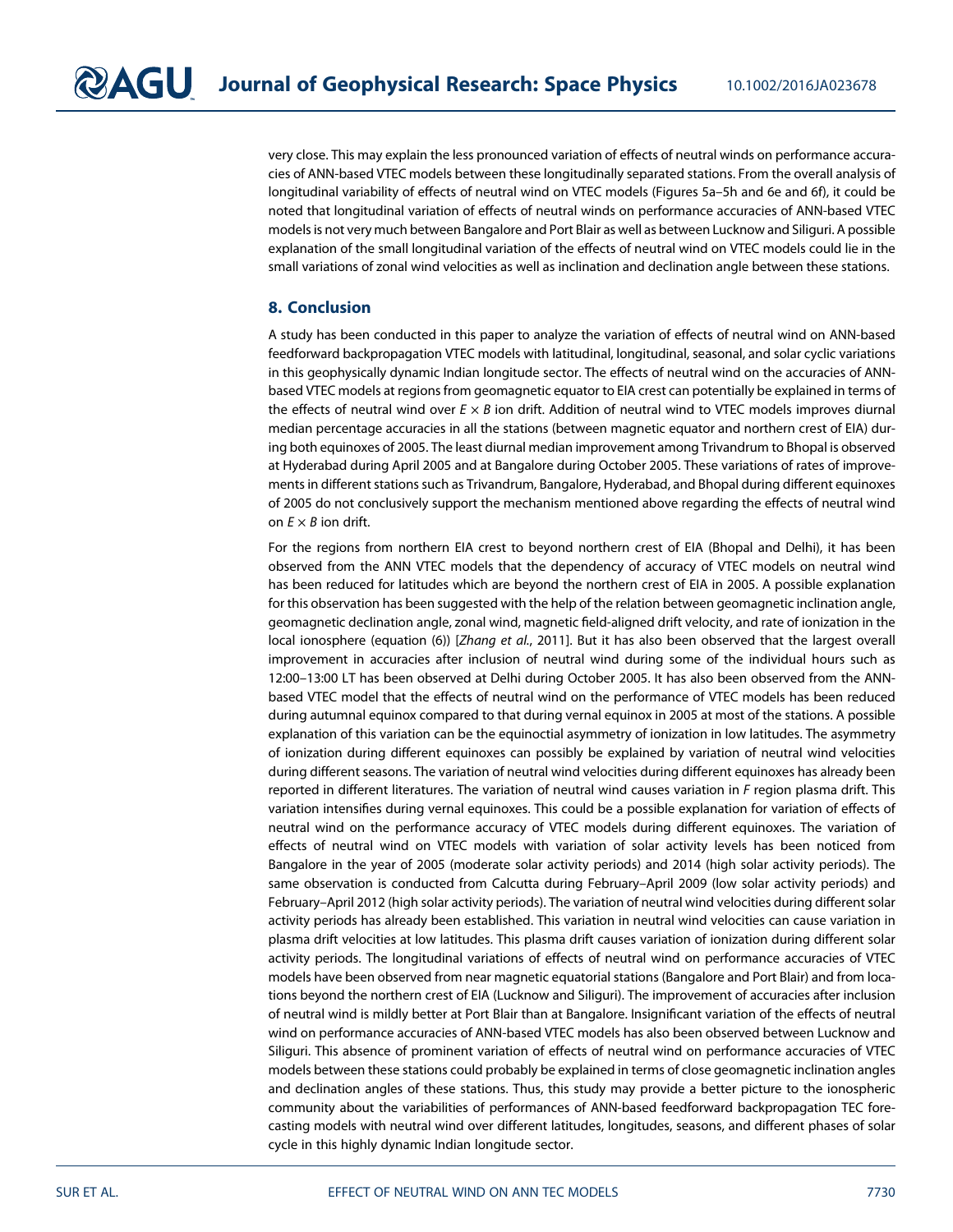#### Acknowledgments

The authors thank ISRO and Airports Authority of India (AAI) for providing GAGAN data for the year of 2004–2005. The authors acknowledge S. Roy and K. Basu of K. N. College, Baharampore, India, for their assistance in operation of a GPS receiver at Baharampore. The authors want to thank Bharat Sevashram Sangha, Farakka, India for providing support for operation of a GPS receiver at Farakka, India. Data from the GAGAN network of stations and those from Calcutta, Baharampore, and Siliguri used in this paper are available with A. Paul (ashik\_paul@rediffmail. com). The daily and monthly sunspot numbers are obtained from the website of World Data Center SILSO, Royal Observatory of Belgium, Brussels, available at the website http://sidc.oma. be/. IGS data have been obtained from the website of Scripps Orbit and Permanent Array Center (SOPAC) http:// sopac.ucsd.edu/. Information about geomagnetic indices is available at the World Data Center for Geomagnetism, Kyoto, and all the associated data centers from the website http://wdc. kugi.kyoto-u.ac.jp/. The inclination and declination angle for different stations are obtained using International Geomagnetic Reference Field model from the website http://www.ngdc. noaa.gov/geomag-web/#igrfwmm.

#### References

- Akala, A. O., G. K. Seemala, P. H. Doherty, C. E. Valladares, C. S. Carrano, J. Espinoza and S. Oluyo (2013), Comparison of equatorial GPS-TEC observations over an African station and an American station during the minimum and ascending phases of solar cycle 24, *Ann. Geophys.*, *31*, 2085–2096, doi:10.5194/angeo-31-2085-2013.
- Alken, P., S. Maus, J. Emmert, and D. P. Drob (2008), Improved horizontal wind model HWM07 enables estimation of equatorial ionospheric electric fields from satellite magnetic measurements, *Geophys. Res. Lett.*, *35*, L11105, doi:10.1029/2008GL033580.
- Appleton, E. V. (1946), Two anomalies in the ionosphere, *Nature*, *157*, 691–693, doi:10.1038/157691a0.

Aruliah, A. L., A. D. Farmer, T. J. Fuller-Rowell, M. N. Wild, M. Hapgood and D. Rees (1996), An equinoctial asymmetry in the high-latitude thermosphere and ionosphere, *J. Geophys. Res.*, *101*, A7, 15,713–15,722, doi:10.1029/95JA01102.

Babcock, R. R. Jr., and J. V. Evans (1979), Seasonal and solar cycle variations in the thermospheric circulation observed over Millstone Hill, *J. Geophys. Res.*, *84*, A12, 7348–7352, doi:10.1029/JA084iA12p07348.

Bailey, G. J., Y. Z. Su, and K.-I. Oyama (2000), Yearly variations in the low-latitude topside ionosphere, *Ann. Geophys.*, *18*, 789–798.

Balan, N., Y. Otsuka, and S. Fukao (1997), New aspects in the annual variation of the ionosphere observed by the MU radar, *Geophys. Res. Lett.*, *24*, 18, 2287–2290, doi:10.1029/97GL02184.

Balan, N., Y. Otsuka, G. J. Bailey, and S. Fukao (1998), Equinoctial asymmetries in the ionosphere and thermosphere observed by the MU radar, *J. Geophys. Res.*, *103*, A5, 9481–9495.

Balan, N., Y. Otsuka, S. Fukao, M. A. Abdu, and G. J. Bailey (2000), Annual variations of the ionosphere: A review based on MU radar observations, *Adv. Space Res.*, *25*, 1, 153–162, doi:10.1016/S0273-1177(99)00913-8.

Balan, N., H. Alleyne, Y. Otsuka, D. V. Lekshmi, B. G. Fejer, and I. McCrea (2009), Relative effects of electric field and neutral wind on positive ionospheric storms, *Earth Planets Space*, *61*, 4, 439–445.

Bhuyan, P. K. (1992), Diurnal, seasonal and solar cycle variation of TEC, *NmF*<sup>2</sup> and slab thickness at Lunping, *Indian J. Radio Space Phys.*, *21*, 170–178.

Bhuyan, P. K., and R. R. Borah (2007), TEC derived from GPS network in India and comparison with the IRI, *Adv. Space Res.*, *39*, 830–840, doi:10.1016/j.asr.2006.12.042.

Bittencourt, J. A., and M. Chryssafidis (1994), On the IRI model predictions for the low-latitude ionosphere, *J. Atmos. Terr. Phys.*, *56*, 8, 995–1009. Breed, A. M., G. L. Goodwin, A. M. Vandenberg, E. A. Essex, K. J. W. Lynn, and J. H. Silby (1997), Ionospheric total electron content and slab thickness determined in Australia. *Radio Sci.*, *32*, 4, 1635–1643, doi:10.1029/97RS00454.

Buonsanto, M. J. (1990), Observed and calculated *F*<sub>2</sub> peak heights and derived meridional winds at mid-latitudes over a full solar cycle, *J. Atmos. Terr. Phys.*, *52*, 223–240.

Buonsanto, M. J. (1991), Neutral winds in the thermosphere at mid-latitudes over a full solar cycle: A tidal decomposition, *J. Geophys. Res.*, *96*, A3, 3711–3724, doi:10.1029/90JA02626.

Crain, D., R. A. Heelis, G. J. Bailey, and A. D. Richmond (1993), Low-latitude plasma drifts from a simulation of the global atmospheric dynamo, *J. Geophys. Res.*, *98*, A4, 6039–6046, doi:10.1029/92JA02196.

Das, A., K. S. Paul, S. Halder, K. Basu, and A. Paul (2014), Characteristics of equatorial ionization anomaly (EIA) in relation to transionospheric satellite links around the northern crest in the Indian longitude sector, *Ann. Geophys.*, *32*, 91–97, doi:10.5194/angeo-32-91-2014.

Drob, D. P., et al. (2008), An empirical model of the Earth's horizontal wind fields: HWM07, *J. Geophys. Res.*, *113*, A12304, doi:10.1029/ 2008JA013668.

Essex, E. A. (1977), Equinoctial variations in the total electron content of the ionosphere at Northern and Southern Hemisphere stations, *J. Atmos. Terr. Phys.*, *39*, 5, 645–650, doi:10.1016/0021-9169(77)90077-0.

Ezquer, R., C. Jadur, and M. Mosert (1998), IRI-95 TEC predictions for the South American peak of the equatorial anomaly, *Adv. Space Res.*, *22*, 6, 811–814, doi:10.1016/S0273-1177(98)00103-3.

Ezquer, R., C. Brunini, M. Mosert, A. Meza, R. del V. Oviedo, E. Kiorcheff, and S. M. Radicella (2004), GPS-VTEC measurements and IRI predictions in the South American sector, *Adv. Space Res.*, *34*, 2035–2043, doi:10.1016/j.asr.2004.03.015.

Fang, T.-W., H. Kil, G. Millward, A. D. Richmond, J.-Y. Liu, and S.-J. Oh (2009), Causal link of the wave-4 structures in plasma density and vertical plasma drift in the low-latitude ionosphere, *J. Geophys. Res.*, *114*, A10315, doi:10.1029/2009JA014460.

Fejer, B.G.(1991), Low latitude electrodynamics plasma drifts: A review,*J. Atmos. Terr. Phys.*, *53*, 8, 677–693, doi:10.1016/0021-9169(91)90121-M. Fejer, B. G. (2011), Low latitude ionospheric electrodynamics, *Space Sci. Rev.*, *158*, 1, 145–166, doi:10.1007/s11214-010-9690-7.

Fejer, B. G., E. Kudeki and D. T. Farley (1985), Equatorial *F* region zonal plasma drifts, *J. Geophys. Res.*, *90*, A12, 12249–12255, doi:10.1029/ JA090iA12p12249.

Fesen, C. G., G. Crowley, and R. G. Roble (1989), Ionospheric effects at low latitudes during the March 22, 1979, geomagnetic storm, *J. Geophys. Res.*, *94*, A5, 5405–5417, doi:10.1029/JA094iA05p05405.

Fesen, C., G. Crowley, R. Roble, A. Richmond, and B. Fejer (2000), Simulation of the pre-reversal enhancement in the low latitude vertical ion drifts, *Geophys. Res. Lett.*, *27*, 13, 1851–1854, doi:10.1029/2000GL000061.

Fuller Rowell, T. J. (1998), The "thermospheric spoon": A mechanism for the semiannual density variation, *J. Geophys. Res.*, *103*, A3, 3951–3956, doi:10.1029/97JA03335.

Hagan, M. E. (1993), Quiet time upper thermospheric winds over Millstone Hill between 1984 and 1990, *J. Geophys. Res.*, *98*, 3731–3739. Hanson, W. B., and R. J. Moffett (1966), Ionization transport effects in the equatorial *F* region, *J. Geophys. Res.*, *71*, 23, 5559–5572, doi:10.1029/

JZ071i023p05559.

Hedin, A. E. (1987), MSIS-86 thermospheric model, *J. Geophys. Res.*, *92*, A5, 4649–4662.

Heelis, R. A. (2004), Electrodynamics in the low and middle latitude ionosphere: A tutorial, *J. Atmos. Sol. Terr. Phys.*, *66*, 10, 825–838, doi:10.1016/j.jastp.2004.01.034.

Heelis, R. A., P. C. Kendall, R. J. Moffett, D. W. Windle, and H. Rishbeth (1974), Electrical coupling of the *E*- and *F*-regions and its effect on the *F*region drifts and winds, *Planet. Space Sci.*, *22*, 5, 743–756, doi:10.1016/0032-0633(74)90144-5.

Huang, Y., K. Cheng, and S. Chen (1989), On the equatorial anomaly of the ionospheric total electron content near the northern anomaly crest region, *J. Geophys. Res.*, *94*, A10, 13515–13525, doi:10.1029/JA094iA10p13515.

Igi, S., W. L. Oliver, and T. Ogawa (1999), Solar cycle variations of the thermospheric meridional wind over Japan derived from measurements of *hmF*2, *J. Geophys. Res.*, *104*(A10), 22,427–22,431.

Immel, T. J., E. Sagawa, S. L. England, S. B. Henderson, M. E. Hagan, S. B. Mende, H. U. Frey, C. M. Swenson, and L. J. Paxton (2006), Control of equatorial ionospheric morphology by atmospheric tides, *Geophys. Res. Lett.*, *33*, L15108, doi:10.1029/2006GL026161.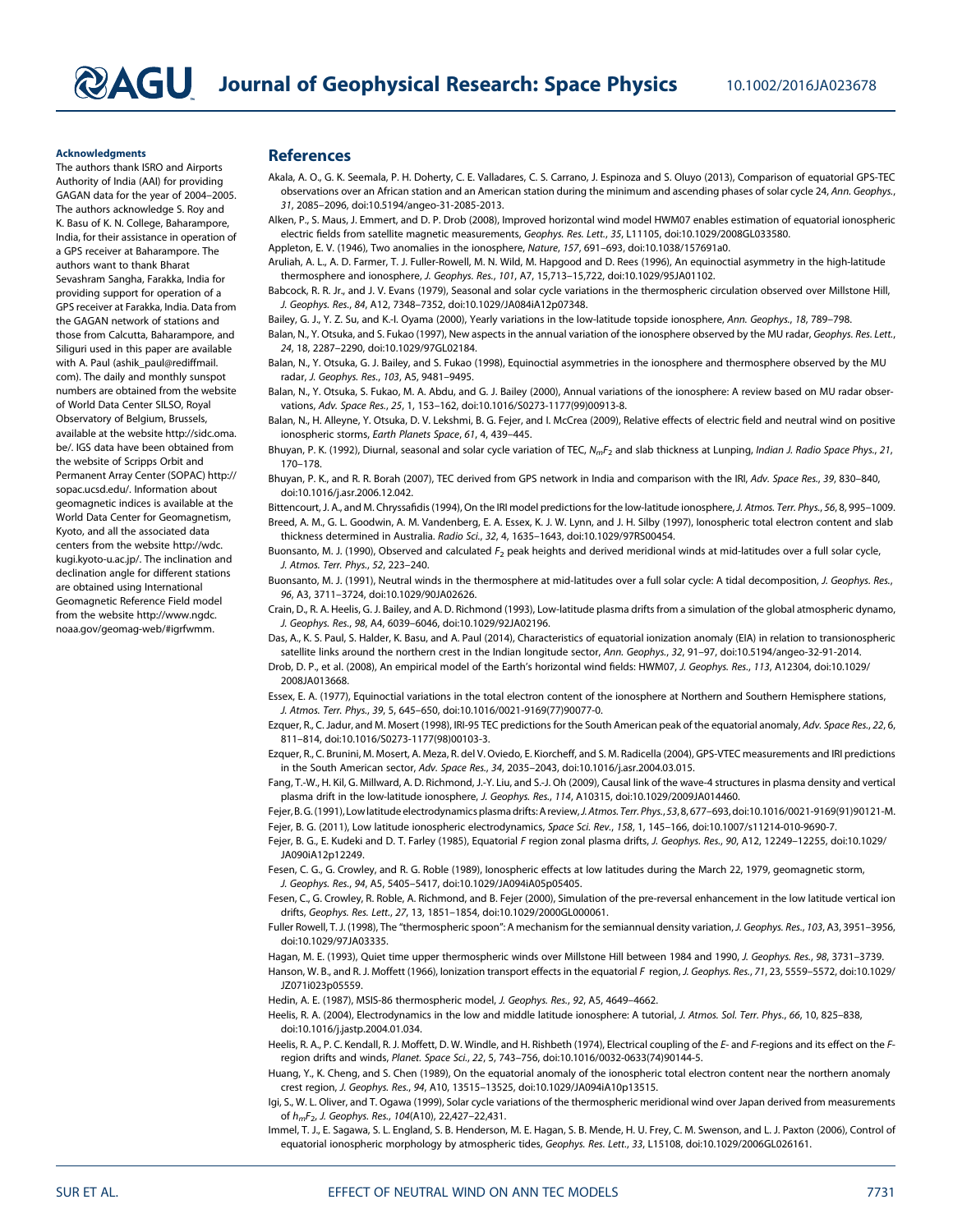$\mathbf{2AGU}$  Journal of Geophysical Research: Space Physics 10.1002/2016JA023678

- Jin, H., Y. Miyoshi, H. Fujiwara, and H. Shinagawa (2008), Electrodynamics of the formation of ionospheric wave number 4 longitudinal structure, *J. Geophys. Res.*, *113*, A09307, doi:10.1029/2008JA013301.
- Kawamura, S., N. Balan, Y. Otsuka, and S. Fukao (2002), Annual and semiannual variations of the midlatitude ionosphere under low solar activity, *J. Geophys. Res.*, *107*(A8), 1166, doi:10.1029/2001JA000267.
- Kenpankho, P., K. Watthanasangmechai, P. Supnithi, T. Tsugawa, and T. Maruyama (2011), Comparison of GPS TEC measurements with IRI TEC prediction at the equatorial latitude station, Chumphon, Thailand, *Earth Planets Space*, *63*, 4, 365–370, doi:10.5047/ eps.2011.01.010.
- Klobuchar, J. A., P. H. Doherty, A. DasGupta, M. A. Sivaraman, and A. D. Sarma (2001), Equatorial anomaly gradient effects on a space-based augmentation system, *Proc. International Beacon Satellite Symposium*, Boston, Mass.
- Kutiev, I., Y. Otsuka, A. Saito, and T. Tsugawa (2007), Low-latitude total electron content enhancement at low geomagnetic activity observed over Japan, *J. Geophys. Res.*, *112*, A07306, doi:10.1029/2007JA012385.
- Liu, L., B. Zhao, W. Wan, S. Venkartraman, M.-L. Zhang, and X. Yue (2007), Yearly variations of global plasma densities in the topside ionosphere at middle and low latitudes, *J. Geophys. Res.*, *112*, A07303, doi:10.1029/2007JA012283.

Liu, L., M. He, X. Yue, B. Ning and W. Wan (2010), Ionosphere around equinoxes during low solar activity, *J. Geophys. Res. 115*, A09307, doi:10.1029/2010JA015318.

Liu, L., H. Le, Y. Chen, M. He, W. Wan and X. Yue (2011), Features of the middle- and low-latitude ionosphere during solar minimum as revealed from COSMIC radio occultation measurements, *J. Geophys. Res.*, *116*, A09307, doi:10.1029/2011JA016691.

Maute, A., A. D. Richmond, and R. G. Roble (2012), Sources of low-latitude ionospheric *E* × *B* drifts and their variability, *J. Geophys. Res.*, *117*, A06312, doi:10.1029/2011JA017502.

Mendillo, M., C. Huang, X. Pi, H. Rishbeth, and R. Meier (2005), The global ionospheric asymmetry in total electron content, *J. Atmos. Sol. Terr. Phys.*, *67*, 1377–1387.

Millward, G. H., H. Rishbeth, T. J. Fuller-Rowell, A. D. Aylward, S. Quegan, and R. J. Moffett (1996), Ionospheric *F*2 layer seasonal and semiannual variations, *J. Geophys. Res.*, *101*, A3, 5149–5156, doi:10.1029/95JA03343.

- Nava, B., S. M. Radicella, R. Leitinger, and P. Coïsson (2007), Use of total electron content data to analyze ionosphere electron density gradients. *Adv. Space Res.*, *39*, 8, 1292–1297, doi:10.1016/j.asr.2007.01.041.
- Oliver, W. L., S. Kawamura, and S. Fukao (2008), The causes of the midlatitude *F* layer behavior, *J. Geophys. Res.*, *113*, A08310, doi:10.1029/ 2007JA012590.

Orus, R., M. Hernandez-Pajares, J. M. Juan, J. Sanz, and M. Garcia-Fernandez (2002), Performance of different VTEC models to provide GPS ionospheric corrections, *J. Atmos. Sol. Terr. Phys.*, *64*, 18, 2055–2062.

Pavlov, A. V., and N. M. Pavlova (2005), Causes of the mid-latitude *NmF*<sup>2</sup> winter anomaly, *J. Atmos. Sol. Terr. Phys.*, *67*, 862–877.

Paul, A., S. K. Chakraborty, A. Das, and A. Dasgupta (2005), Estimation of satellite-based augmentation system grid size at low latitudes in the Indian zone, *Navigation: J. Inst. Navig.*, *52*, 1, 15–22.

Paul, A., A. Das, and A. DasGupta (2011), Characteristics of SBAS grid sizes around the northern crest of the equatorial ionization anomaly, *J. Atmos. Sol. Terr. Phys.*, *73*, 13, 1715–1722, doi:10.1016/j.jastp.2011.03.008.

- Rama Rao, P. V. S., M. Srirama Rao, and M. Satyam (1977), Diurnal and seasonal trends in TEC values observed at Waltair, *Indian J. Radio Space Phys.*, *6*, 233–235.
- Rama Rao, P. V. S., K. Niranjan, B. V. Ramana Rao, P. S. Rao, and D. S. V. V. D. Prasad (1985), Study of solar cycle variation of some ionospheric phenomena observed in total electron content and scintillations, *Proc. URSI/IPS Conference on the Ionosphere and Radiowave Propagation Sydney*, Australia.

Rama Rao, P. V. S., K. Niranjan, D. S. V. V. D. Prasad, S. Gopi Krishna, and G. Uma (2006), On the validity of the ionospheric pierce point (IPP) altitude of 350 km in the Indian equatorial and low-latitude sector, *Ann. Geophys.*, *24*, 8, 2159–2168, doi:10.5194/angeo-24-2159-2006.

Rastogi, R. G., and J. A. Klobuchar (1990), Ionospheric electron content within the equatorial *F*<sup>2</sup> layer anomaly belt, *J. Geophys. Res.*, *95*, A11, 19045–19052, doi:10.1029/JA095iA11p19045.

Richards, P. G. (2001), Seasonal and solar cycle variations of the ionospheric peak electron density: Comparison of measurement and models, *J. Geophys. Res.*, *106*, A7, 12,803–12,819, doi:10.1029/2000JA000365.

Rishbeth, H. (1971), Polarization fields produced by winds in the equatorial *F*-region, *Planet. Space Sci.*, *19*, 3, 357–369, doi:10.1016/0032-0633 (71)90098-5.

Rishbeth, H. (1981), The *F*-region dynamo, *J. Atmos. Terr. Phys.*, *43*, 5–6, 387–392, doi:10.1016/0021-9169(81)90102-1.

- Rishbeth, H. (1997), The ionospheric *E*-layer and *F*-layer dynamos—A tutorial review, *J. Atmos. Sol. Terr. Phys.*, *59*, 15, 1873–1880, doi:10.1016/ S1364-6826(97)00005-9.
- Rishbeth, H., I. C. F. Müller-Wodarg, L. Zou, T. J. Fuller-Rowell, G. H. Millward, R. J. Moffett, D. W. Idenden, and A. D. Aylward (2000), Annual and semiannual variations in the ionospheric *F*2-layer: II. Physical discussion, *Ann. Geophys.*, *18*, 8, 945–956, doi:10.1007/s00585-000- 0945-6.

Shastri, S., S. Aggarwal, and N. K. Sethi (1996), Performance of IRI model prediction of *F*-region for Indian latitude, *Adv. Space Res.*, *18*, 6, 41–44.

Su, Y. Z., K. I. Oyama, G. J. Bailey, S. Fukao, T. Takahashi, and H. Oya (1996), Longitudinal variations of the topside ionosphere at low latitudes: Satellite measurements and mathematical modelings, *J. Geophys. Res.*, *101*, A8, 17,191–17,205, doi:10.1029/96JA01315.

Sur, D., and A. Paul (2013), Comparison of standard VTEC models with a neural network based VTEC model using multistation GPS TEC around the northern crest of equatorial ionization anomaly in the Indian longitude sector during the low and moderate solar activity levels of the 24th solar cycle, *Adv. Space Res.*, *52*, 5, 810–820, doi:10.1016/j.asr.2013.05.020.

Sur, D., S. Ray, and A. Paul (2015), Role of neutral wind in the performance of artificial neural-network based VTEC models at diverse longitudes in the low latitudes, *J. Geophys. Res. Space Physics*, *120*, 2316–2332, doi:10.1002/2014JA020594.

Titheridge, J. E. (1973), The electron content of the southern mid-latitude ionosphere, 1965–1971, *J. Atmos. Terr. Phys.*, *35*, 981–1001, doi:10.1016/0021-9169(73)90077-9.

Titheridge, J. E., and M. J. Buonsanto (1983), Annual variations in the electron content and height of the *F* layer in the Northern and Southern Hemispheres, related to neutral composition, *J. Atmos. Terr. Phys.*, *45*, 683–696, doi:10.1016/S0021-9169(83)80027-0.

Torr, M. R., and D. G. Torr (1973), The seasonal behaviour of the *F*2-layer of the ionosphere, *J. Atmos. Terr. Phys.*, *35*, 2237–2251, doi:10.1016/ 0021-9169(73)90140-2.

Unnikrishnan, K., R. B. Nair, and C. Venugopal (2002), Harmonic analysis and an empirical model for TEC over Palehua, *J. Atmos. Sol. Terr. Phys.*, *64*, 1833–1840.

Valladares, C. E., R. Sheehan, S. Basu, H. Kuenzler, and J. Espinoza (1996), The multi-instrumented studies of equatorial thermosphere aeronomy scintillation system: Climatology of zonal drifts, *J. Geophys. Res.*, *101*, A12, 26,839–26,850, doi:10.1029/96JA00183.